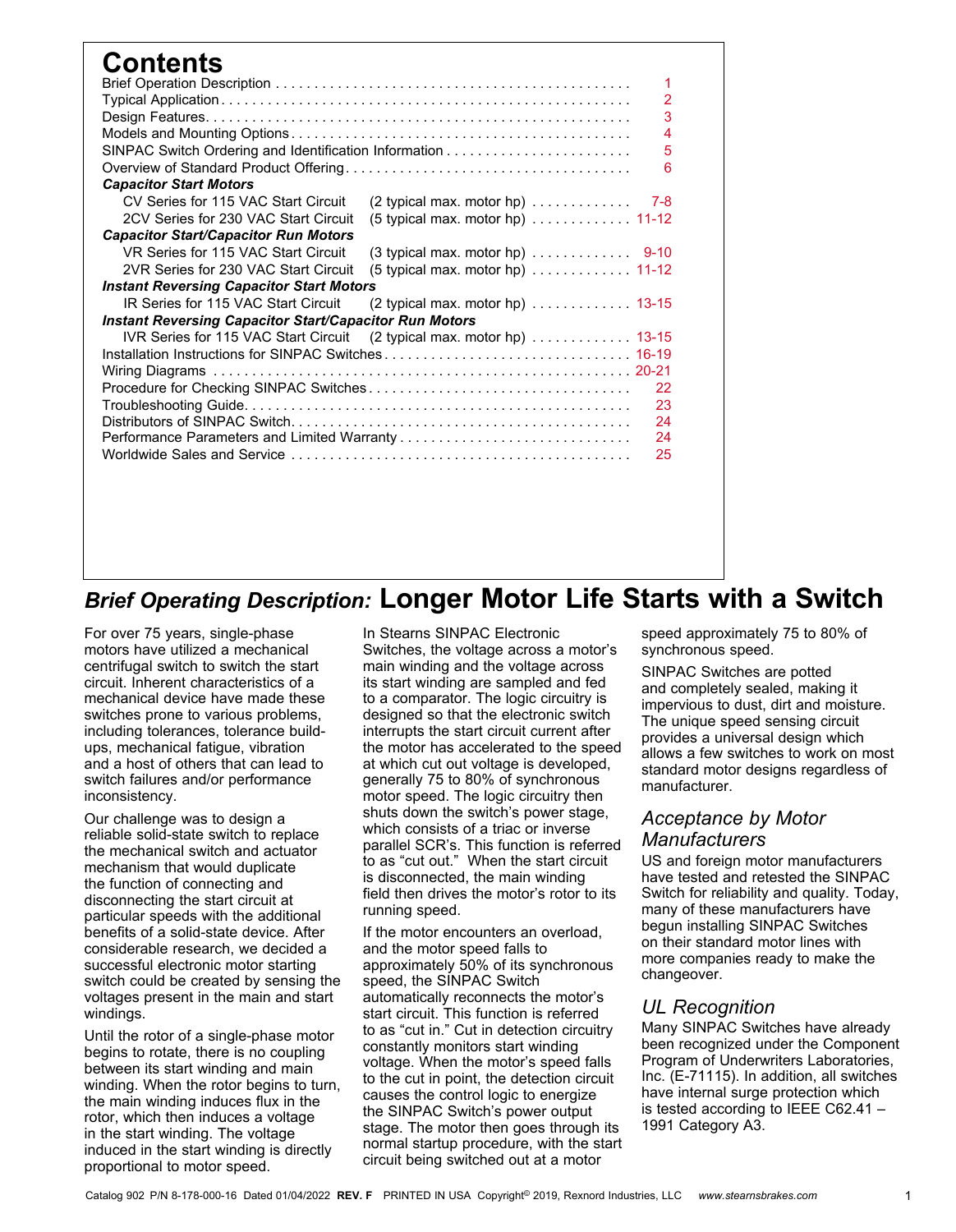## **Typical Applications**

Stearns SINPAC Switches are ideal for applications requiring reliable switching of the start circuit in singlephase motors.

Mechanical switches are prone to various problems including mechanical fatigue, tolerances, tolerance build-ups and vibration which can lead to performance inconsistency.

Electronic SINPAC Switches solve all those problems which reduce production downtime in hundreds of applications. Some of these applications are illustrated below:

#### *Some additional applications include:*

- Grain Dryers
- Water Equipment
- Power Tools
- Commercial Dryers
- Commercial Washing Machines
- Ice Makers
- Gas Pumps
- Floor Washers
- Bottle Washing Machines
- Floor Sanders
- Poultry Feeding Systems
- Fans, Blowers
- Grinding Machines
- Milking Machines
- Winches
- 50/60 Hz
- Hoists
- Paint Sprayers
- Vacuum Pumps
- Air Compressors
- Pressure Sprayers
- Vibrators
- Auger Drives
- Door Openers
- Sump Pumps
- Diaphragm Pumps
- Hermetic Motors
- Rotary Compressors
- Refrigeration Compressors
- Heat Pumps
- Jet Pumps
- Submersible Pumps
- Food Processing

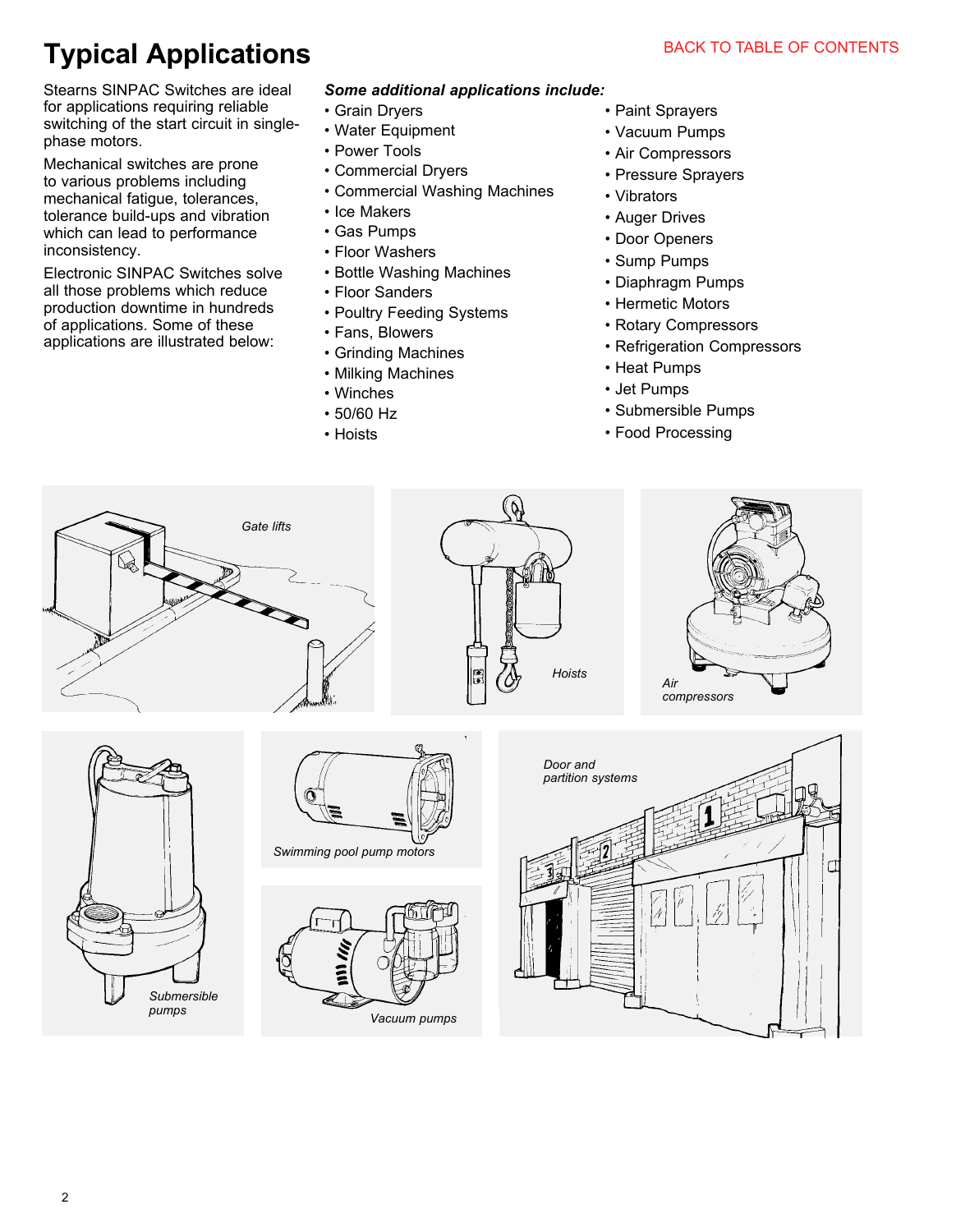## **Design Features**



## *• Speed Sensitive*

 SINPAC Switches duplicate mechanical switch performance. They cut out the start circuit at approximately 80% of synchronous speed\*. This means no degradation in motor performance and no confusing and cumbersome time or current selection criteria to consider, since SINPAC Switches are not load sensitive. It also means there will be less stress on the starting capacitor due to over voltage.

#### *• Restart Capability*

 When motor speed drops below 50% of synchronous speed, the start circuit is reconnected to reinitiate starting torque.

## *• Accepted by Motor Manufacturers*

 Stearns SINPAC Switches have been tested with favorable results and are available from most singlephase motor manufacturers.

- *Transient Protection* Transient protection tested per IEEE C62.41 – 1991Category A3.
- *Line Voltage Compensation* No modifications or changes are required for line voltage variations. SINPAC Switches will operate in areas susceptible to *brown-outs* or low voltage due to long wiring runs.
- *Electrically Protected Design* SINPAC Switches are designed to filter out electrical noise, so there is no concern of random switch malfunctions.
- *UL Recognition to US and Canadian Standards*

 Testing has been completed and approval has been obtained on most sizes and will be obtained on the balance of the product line. SINPAC Switches can be used with confidence in their safety and acceptance.

### BACK TO TABLE OF CONTENTS

*• Completely Solid-State* With no moving parts, SINPAC Switches have no physical constraints to affect their operation. Can be used on new or existing motors.

 No wearing parts means high cycling. No shaft extension required. Not restricted by motor vibration or overspeed. No arcing contacts due to restart during motor coastdown.

- *Universal Design* SINPAC Switches will work on 2, 4, 6 or more pole motors of any manufacturer. This reduces motor manufacture and repair shop selection time and switch inventory. It also means that foreign and obsolete motors can be easily retrofitted with SINPAC Switches.
- *Environmentally Protected* SINPAC Switches are immune to moisture, dust, shock, vibration or overspeed. The switch will not limit motor performance due to environmental conditions.
- *Stearns Reliability* Years of experience in the motor industry, first with brakes and now with speed sensing switches, means you can depend on Stearns SINPAC Switches to solve switching problems.
- *Unlimited Mounting Locations*

 SINPAC Switches offer a variety of external and internal conduit box mountings and external endbell mountings. These mountings are not affected by the motor position (shaft up or shaft down). SINPAC Switches can also be mounted at locations remote from the motor.

*• Reduced Installation Time* Easy accessible terminals and mounting, reduce the amount of time required to install SINPAC **Switches** 

*• Integral Design*

 SINPAC Switches can reduce the length of the motor when designed as an integral part of the motor.

\*Contact factory for questions on specific switch/motor performance.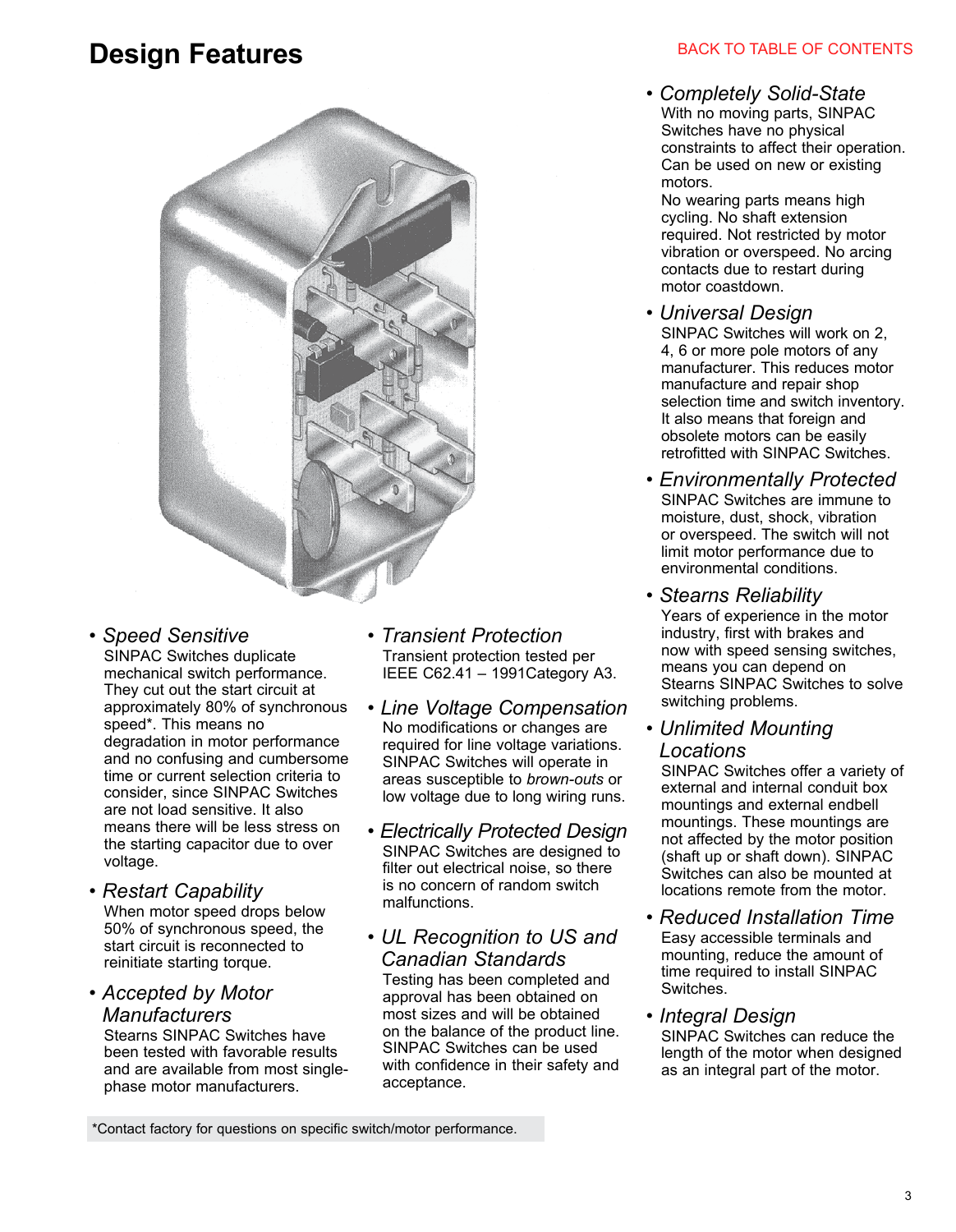**Models**



## **Mounting Options**

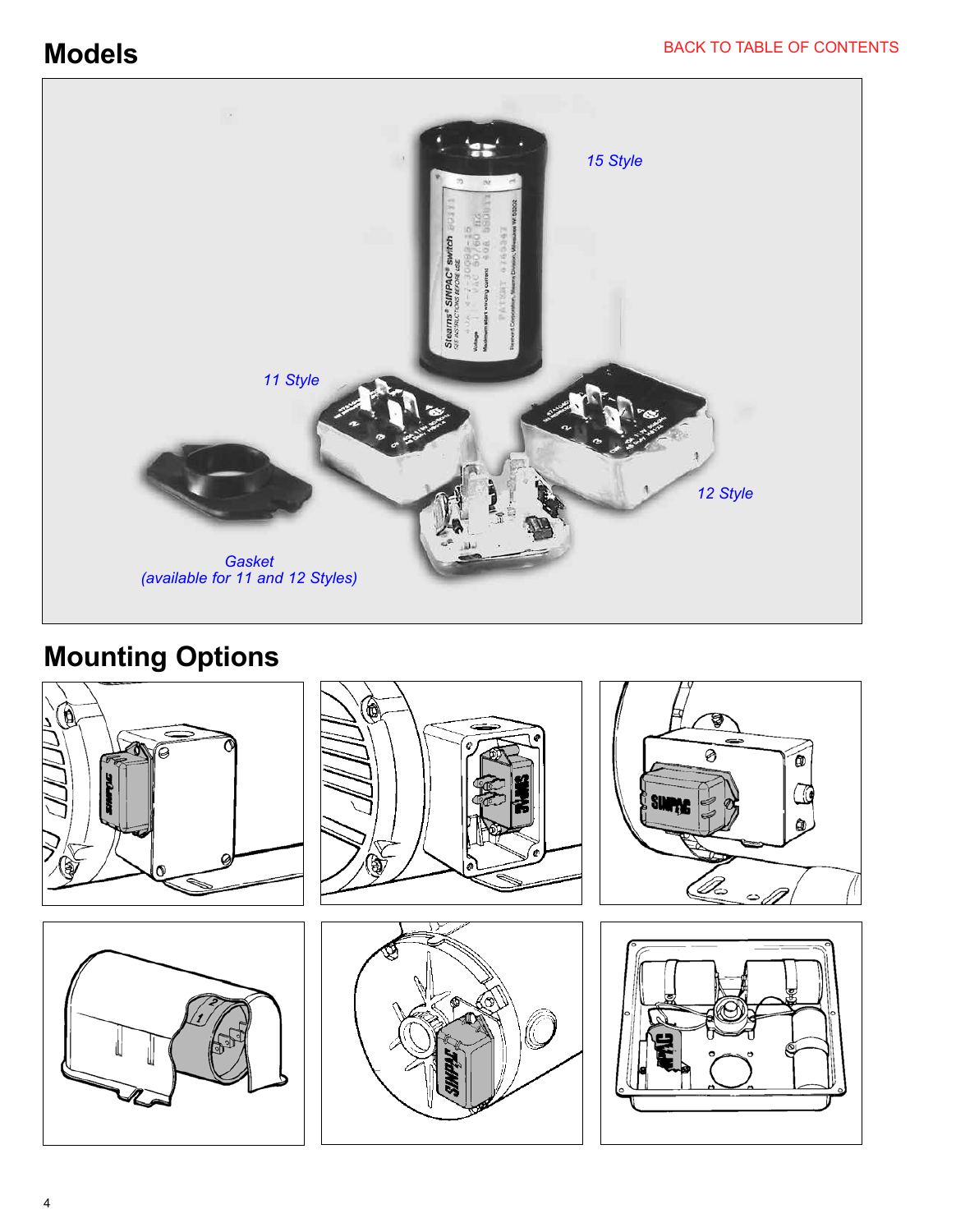## **SINPAC Switch Ordering and Identification Information** BACK TO TABLE OF CONTENTS

## **SINPAC Electronic Switch Catalog Numbering System**

CV-16-165 – Each stock electronic series switch is uniquely specified by an alphanumerical catalog number. For most standard SINPAC Electronic Switches, the catalog identifies a particular switch, including voltage, series, current rating, and cut out or cut in voltage. The first position indicates the start circuit voltage (*blank* equals 115

volts and *2* equals 230 volts). The next characters specify the series or type of motor on which the switch should be used. The next numeric characters specify the maximum current which the switch can handle. The next numeric grouping specifies cut out voltage for capacitor start, capacitor start/capacitor run, and instant reversing switches. The

Table shown on Page 6 provides information for selecting appropriate catalog number when ordering a Stearns electronic switch.

For example, when ordering a capacitor start, 16 amp switch with 165 volt cut out, catalog number would be CV-16-165 as follows:



#### **Series**

*CV* - Capacitor Start Only, *VR* = Capacitor Start/Capacitor Run Only, *IR* = Capacitor Start Instant Reverse *IVR* =Capacitor Start/Capacitor Run Instant Reverse

Each Stearns SINPAC Electronic Switch is uniquely specified by a 12-digit alphanumeric part number. For most standard SINPAC Electronic Switches, the last 10 positions identify the specific switch, including

series, voltage, option, current, enclosure, agency recognition, cut in or cut out voltages. For example, when ordering capacitor start, 16 amp SINPAC Electronic Switch, the switch would be specified as shown. The following examples and tables provide information for selecting the appropriate 12-digit part number when ordering a Stearns SINPAC Electronic Switch.



\***NOTE:** For part numbers beginning with 473 (these are OEM specials), the remaining digits of this numbering system do not apply.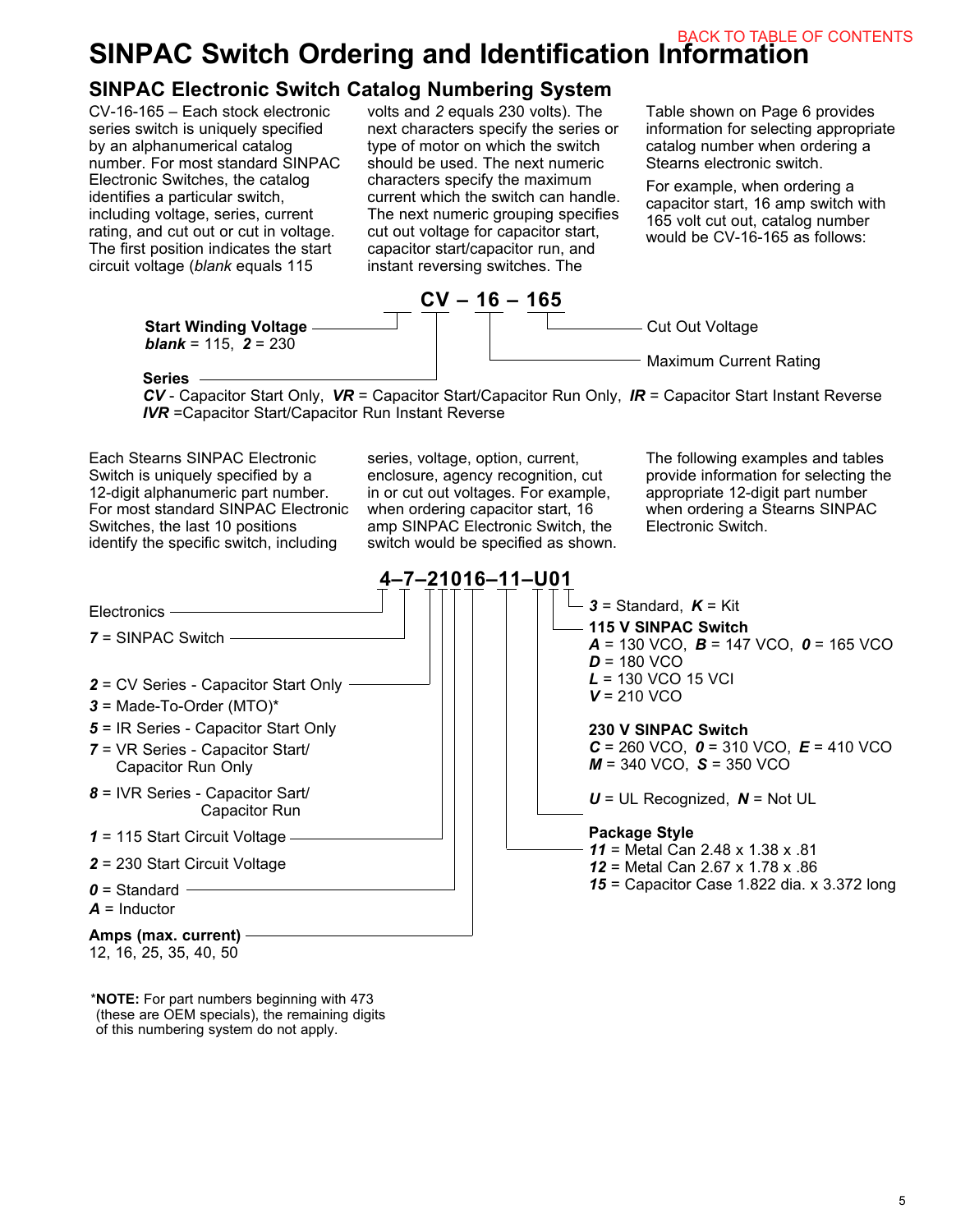## **Overview of Standard Product Offering**

| Series                                                                 | Typical<br>Max.<br>Motor<br>hp | 115<br>Volts | Typical Full Load Motor<br>Nameplate Current<br>Rating (amps)<br>115/230<br>Volts | 230<br>Volts | <b>Switch Rating</b><br>& Permissible<br><b>Maximum Start</b><br><b>Circuit Current</b><br>(amps) | Start<br>Circuit<br>Voltage | Catalog<br>Number | Part Number      | Cut<br>Out<br>Voltage<br>Typical | Cut<br>ln<br>Voltage<br>Typical | Pkg.<br>Style | Catalog<br>Page |
|------------------------------------------------------------------------|--------------------------------|--------------|-----------------------------------------------------------------------------------|--------------|---------------------------------------------------------------------------------------------------|-----------------------------|-------------------|------------------|----------------------------------|---------------------------------|---------------|-----------------|
|                                                                        | $\overline{2}$                 | 20           | 20/10                                                                             |              | 40                                                                                                | 115                         | CV-40-130         | 4-7-21040-11-UA3 | 130                              | 30                              | 11            | $7 - 8$         |
| CV Series -                                                            | $\overline{2}$                 | 20           | 20/10                                                                             |              | 40                                                                                                | 115                         | CV-40-147         | 4-7-21040-11-UB3 | 147                              | 37                              | 11            | $7-8$           |
| for Capacitor<br><b>Start Motors</b>                                   | $\overline{2}$                 | 20           | 20/10                                                                             |              | 40                                                                                                | 115                         | CV-40-165         | 4-7-21040-11-U03 | 165                              | 37                              | 11            | $7 - 8$         |
| Only                                                                   | 3                              | 25           | 25/12.5                                                                           |              | 50                                                                                                | 115                         | CV-50-165         | 4-7-21S50-12-U03 | 165                              | 37                              | 12            | $7-8$           |
|                                                                        | 3                              | 25           | 25/12.5                                                                           |              | 50                                                                                                | 115                         | CV-50-180         | 4-7-21S50-12-UD3 | 180                              | 50                              | 12            | $7 - 8$         |
| <b>VR Series - for</b>                                                 | 3                              | 25           | 25/12.5                                                                           |              | 50                                                                                                | 115                         | VR-50-130         | 4-7-71050-12-UA3 | 130                              | 30                              | 12            | $9 - 10$        |
| Capacitor Start/<br><b>Capacitor Run</b><br><b>Motors Only</b>         | 3                              | 25           | 25/12.5                                                                           |              | 50                                                                                                | 115                         | VR-50-147         | 4-7-71050-12-UB3 | 147                              | 37                              | 12            | $9 - 10$        |
|                                                                        | 3                              | 25           | 25/12.5                                                                           |              | 50                                                                                                | 115                         | VR-50-165         | 4-7-71050-12-U03 | 165                              | 37                              | 12            | $9 - 10$        |
|                                                                        | 3                              | 25           | 25/12.5                                                                           |              | 50                                                                                                | 115                         | VR-50-210         | 4-7-71050-12-UV3 | 210                              | 50                              | 12            | $9 - 10$        |
| 2CV Series-<br>for Capacitor<br><b>Start Motors</b><br>Only            | 5                              |              |                                                                                   | 25           | 50                                                                                                | 230                         | 2CV-50-310        | 4-7-22050-15-U03 | 310                              | 70                              | 15            | $11 - 12$       |
| 2VR Series -                                                           | 5                              |              |                                                                                   | 25           | 50                                                                                                | 230                         | 2VR-50-260        | 4-7-72050-15-UC3 | 260                              | 70                              | 15            | $11 - 12$       |
| <b>Capacitor Start/</b><br>Capacitor<br><b>Run Motors Only</b>         | 5                              |              |                                                                                   | 25           | 50                                                                                                | 230                         | 2VR-50-310        | 4-7-72050-15-U03 | 310                              | 70                              | 15            | $11 - 12$       |
| <b>IR Series -</b>                                                     | $\overline{2}$                 | 20           | 20/10                                                                             |              | 40                                                                                                | 115                         | IR-40-130         | 4-7-51040-15-UA3 | 130                              | 30                              | 15            | $13 - 15$       |
| for Instant<br>Reverse<br><b>Capacitor Start</b><br><b>Motors Only</b> | 2                              | 20           | 20/10                                                                             |              | 40                                                                                                | 115                         | IR-40-165         | 4-7-51040-15-U03 | 165                              | 37                              | 15            | $13 - 15$       |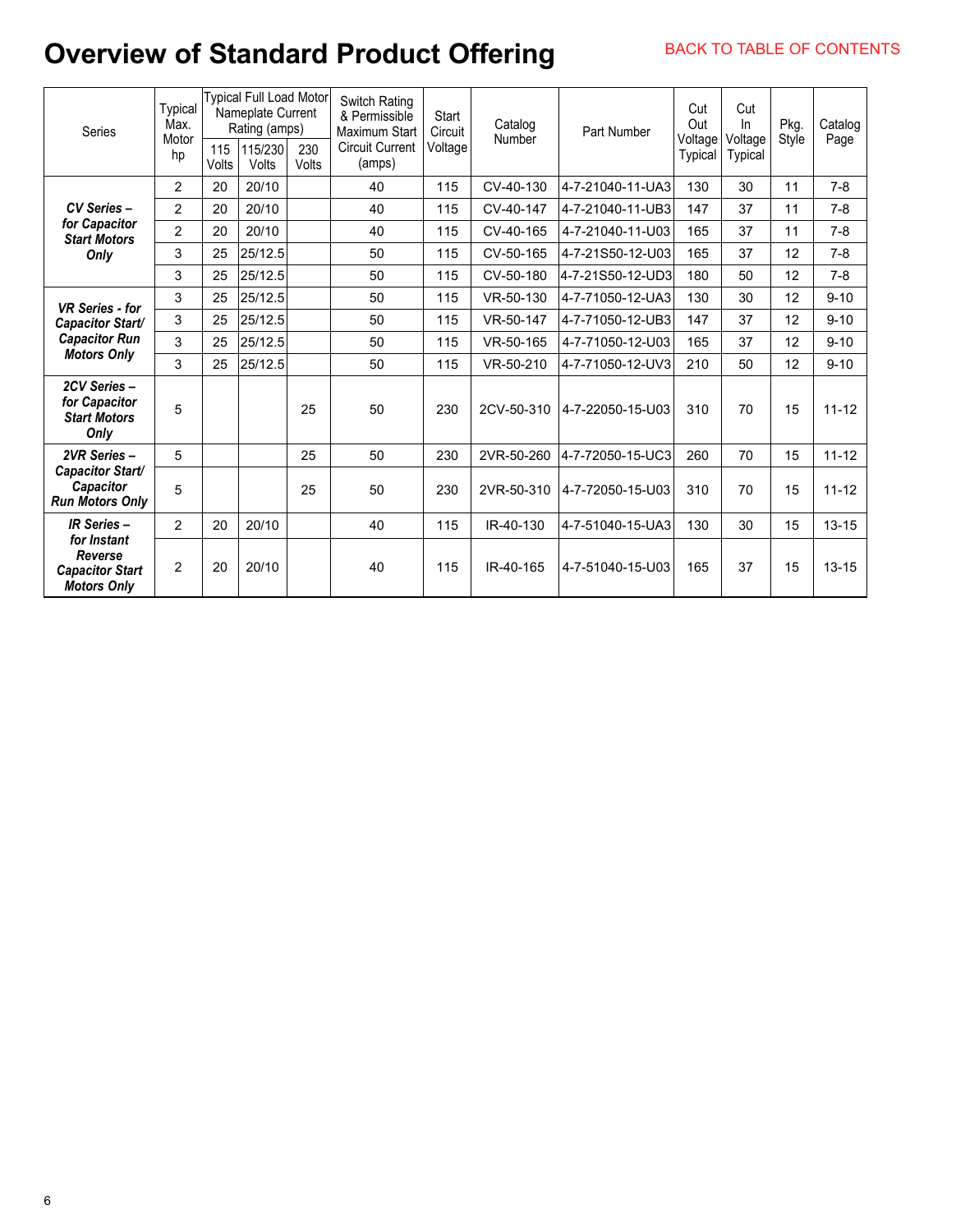## **CV Series for 115 Vac or 115/230 Vac Dual Voltage Capacitor Start Motors**

## **Basic Operation**

Capacitor start motor require a method to extract speed data from the voltage across the motor start winding. By comparing the start winding RPM-sensitive voltage with the main AC input voltage (which serves as a reference voltage), the switch determines when the start circuit should be energized. The electronic switch interrupts the start circuit current after the motor has accelerated to the cut out speed, and reconnects the start circuit whenever the motor speed has fallen to cut in speed (usually about 50% of synchronous motor speed).

- *Electrically Protected.* Designed to filter out electrical noise, so there is no concern of random switch malfunction.
- *Reduced Installation Time.* Easily accessible 1/4 inch terminals and mounting, reduce the amount of time required to install SINPAC Switches or to change out mechanical switches.
- *Restart Capability.* When motor speed drops below 50% of synchronous speed, the start circuit is reconnected to reinitiate starting torque.
- *Soldered Heat Sink.* High cycling.
- *Transient Protection.* Transient protection tested per IEEE C62.41 1991 Category A3.
- *Universal Design.* 50/60 Hz operation. Will work on 2, 4 or 6 pole motors of any manufacturer. Reduced inventory.
- *Line Voltage Compensation.* No modifications or changes are required for line voltage variations. SINPAC Switches will operate in areas susceptible to *brownouts* or low voltage due to long wiring runs. It also means there will be less stress on the starting capacitor due to over voltage.



#### **ADDITIONAL FEATURES**

- **UL Recognition (E71115) to US and Canadian Standards**
- **Operating Temperature:** -40°C to 65 °C (-40 °F to 149°F) [for operation between 65°C and 85°C (149°F and 185°F), consult factory.]
- **Operating Voltage:**

115 Vac SINPAC Switch: 90-130 Vac. For dual voltage motor equipped with center-tapped main winding: 90-130 Vac or 180-265 Vac.



*Dimensions are for estimating only. Drawings for customer reference are available upon request.*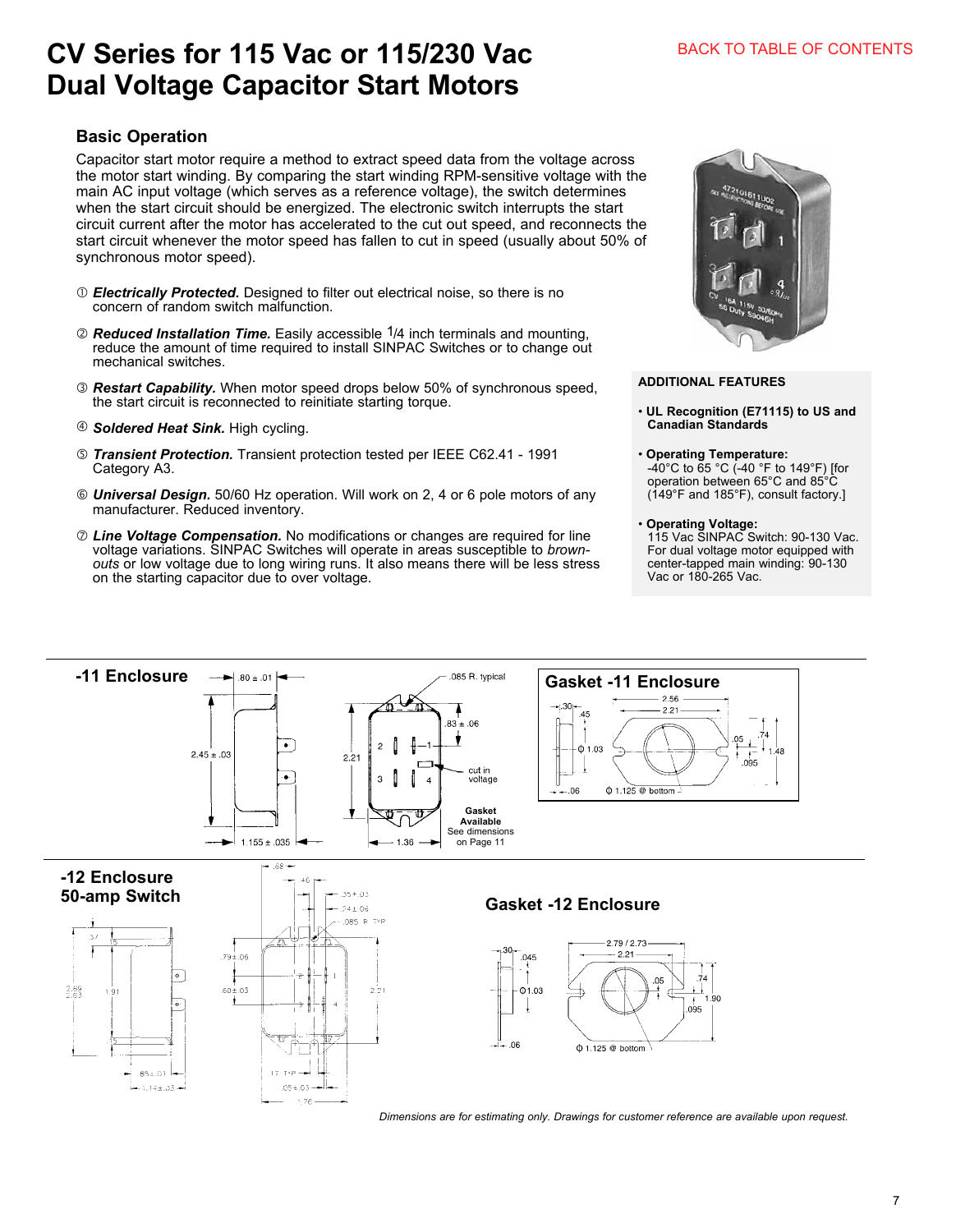| <b>Typical Full Load</b><br><b>Motor Nameplate</b><br>Typical<br><b>Current Rating (amps)</b><br><b>Maximum</b><br>Motor hp<br>115<br>115/230<br><b>Volts</b><br><b>Volts</b> |    | <b>Switch Rating</b><br>and Permissible<br><b>Maximum Start</b><br>Capacitor<br>Current (amps) | <b>Start</b><br><b>Circuit</b><br>Voltage | Catalog<br><b>Number</b> | <b>Part Number</b> | <b>Cut Out</b><br>Voltage<br><b>Typical</b> | Cut In<br>Voltage<br>Typical | יווחות ושט ווטבעות שטוזו שו<br>Package<br><b>Style</b> |    |
|-------------------------------------------------------------------------------------------------------------------------------------------------------------------------------|----|------------------------------------------------------------------------------------------------|-------------------------------------------|--------------------------|--------------------|---------------------------------------------|------------------------------|--------------------------------------------------------|----|
| $\overline{2}$                                                                                                                                                                | 20 | 20/10                                                                                          | 40                                        | 115                      | CV-40-130          | 4-7-21040-11-UA3                            | 130                          | 30                                                     | 11 |
|                                                                                                                                                                               | 20 | 20/10                                                                                          | 40                                        | 115                      | CV-40-147          | 4-7-21040-11-UB3                            | 147                          | 37                                                     | 11 |
|                                                                                                                                                                               | 20 | 20/10                                                                                          | 40                                        | 115                      | CV-40-165          | 4-7-21040-11-U03                            | 165                          | 37                                                     | 11 |
| 3                                                                                                                                                                             | 25 | 25/12.5                                                                                        | 50                                        | 115                      | CV-50-165          | 4-7-21S50-12-U03                            | 165                          | 37                                                     | 12 |
| 3                                                                                                                                                                             | 25 | 25/12.5                                                                                        | 50                                        | 115                      | CV-50-180          | 4-7-21S50-12-UD3                            | 180                          | 50                                                     | 12 |

#### **Selection**

Motor hp ratings are typical. For an accurate selection procedure, measure start capacitor current during a normal start or at locked rotor and select a SINPAC Switch with higher maximum current rating than that measured.

1. Be sure switch series matches motor type.

- 2. Be sure switch voltage rating matches (start) circuit voltage rating.
- 3. Selection can be based on actual measurement of start capacitor current or two times the motor nameplate FLA rating.
- 4. Switch current rating must match or exceed the motor start capacitor current requirements. Always select a SINPAC Switch with the next higher current rating for:

a) High cycling applications.

- b) Long acceleration time.
- c) High ambients: Greater than 55° C.
- 5. To assure proper motor operation, the voltage across the start winding must reach the SINPAC Switch cut out reference voltage between 70% to 85% of motors synchronous speed.

**Caution:** SINPAC Switches are line voltage compensated. Changes in the line voltage will not effect system operation unless an overload condition causes reduced running speed, along with reduced voltage across the start winding.

6. Higher current switches can be used in place of lower rated switches of the same series.

#### **Wiring Diagram**



**CS** – Start Capacitor, **M** – Motor main winding, **ST** – Motor start winding

#### **Line Voltage Compensation Charts**

Induced voltage across the start winding is directly proportional to motor speed and line voltage. All SINPAC Switches use this voltage to switch the start capacitor out of the circuit. Your motor with a SINPAC Switch must generate a voltage that is 20% greater than the switch cut out voltage to assure cut out of the start capacitor. Refer to charts below.

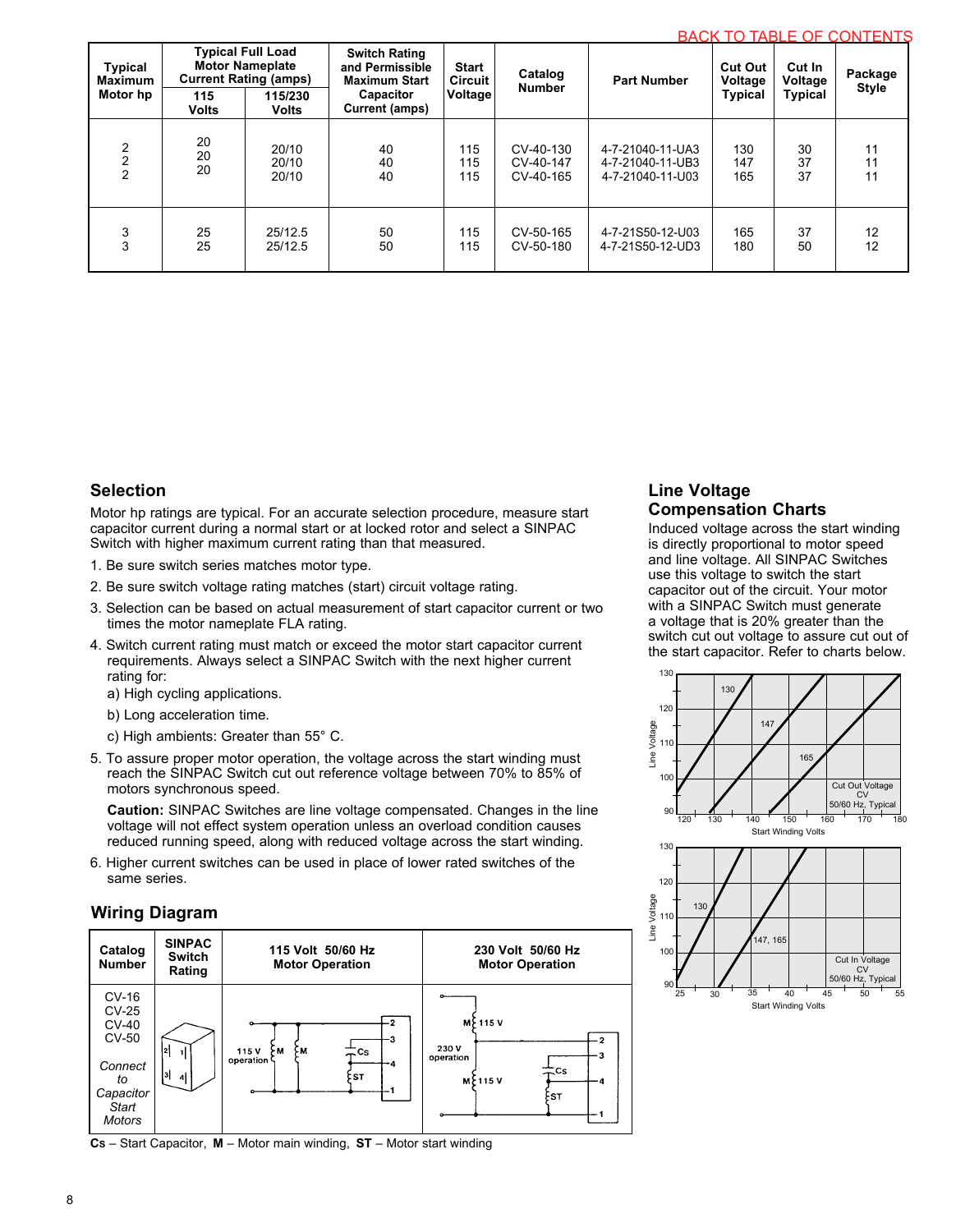## **VR Series for 115 Vac or 115/230 Vac Dual Voltage Capacitor Start/Capacitor Run Motors** BACK TO TABLE OF CONTENTS

## **Basic Operation**

Capacitor start/capacitor run motors provide continuous voltage sensing information which can be used to extract speed data from the voltage across the motor start winding. By comparing this start winding RPM-sensitive voltage to the main AC input voltage (which serves as a reference voltage), the switch determines when the start circuit should be de-energized. The electronic switch interrupts the start circuit current after the motor has accelerated to the cut out voltage (speed), and reconnects the start circuit whenever the speed sensitive circuit senses the motor voltage (speed) has decreased to a preselected cut in voltage (RPM) level.

Capacitor start/capacitor run motors exhibit current transients and higher voltages across the start switch. These electrical stresses occur due to the switching of the two capacitors (start and run) that are connected in parallel during motor start and may have different voltages at time of restart. These stresses occur at restart with both mechanical and electronic start switches. The VR switch features circuitry designed to eliminate the effects of these conditions.

**ADDITIONAL FEATURES** • **Environmentally Protected.** Immune to moisture, dust, dirt, shock and vibration. • **UL Recognition (E71115) to US and Canadian Standards** • **Completely Solid-State with No Moving Parts.** SINPAC Switches have no physical constraints to affect their operation. No wearing parts mean high cycling, no arcing contact. Low warranty. • **Silent Operation** - no switch noise • **Operating Temperature:** -40°C to 65 °C (-40 °F to 149°F) [for operation between 65°C and 85°C (149°F and 185°F), consult factory.] • **Operating Voltage:** 115 Vac SINPAC Switch: 90-130 Vac. For dual voltage motor equipped with center-tapped main winding: 90-130 Vac or 180-265 Vac.  *Bleeder Resistor.* Increases start capacitor life. *Electrically Protected.* Designed to filter out electrical noise, so there is no concern of random switch malfunction. *Reduced Installation Time.* Easily accessible 1/4 inch terminals and mounting, reduce the amount of time required to install SINPAC Switches or to change out mechanical switches. *Restart Capability.* When motor speed drops below 50% of synchronous speed, the start circuit is reconnected to reinitiate starting torque. *Soldered Heat Sink.* High cycling. (Not shown) *Transient Protection.* Transient protection tested per IEEE C62.41 - 1991 Category A3. *Universal Design.* 50/60 Hz operation. Will work on 2, 4 or 6 pole motors of any manufacturer. Reduced inventory. *Zero Voltage Detection Logic/Inductor.* Current spiking due to run capacitor no longer a problem. *Line Voltage Compensation.* No modifications or changes are required for line voltage variations. SINPAC Switches will operate in areas susceptible to *brown-outs* or low voltage due to long wiring runs. Line voltage compansation results in less stress on the starting capacitor due to overvoltage.

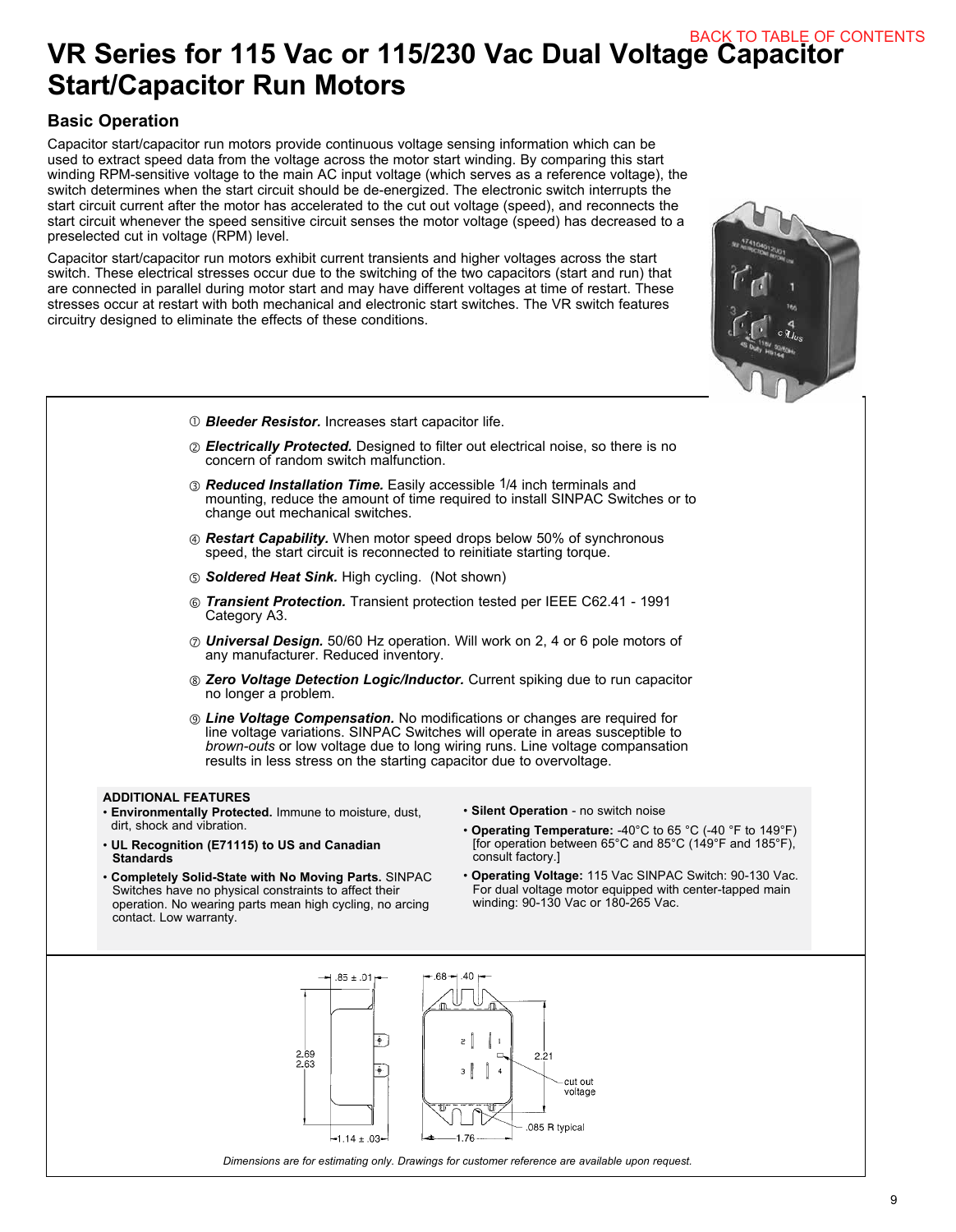|  | <b>BACK TO TABLE OF CONTENTS</b> |  |
|--|----------------------------------|--|
|  |                                  |  |

| Typical<br><b>Maximum</b> | <b>Typical Full Load</b><br><b>Motor Nameplate</b><br><b>Current Rating (amps)</b> |                         | <b>Switch Rating</b><br>and Permissible<br><b>Start</b><br><b>Maximum Start</b><br>Circuit |         | Catalog<br><b>Number</b> | <b>Part Number</b> | <b>Cut Out</b><br>Voltage<br><b>Typical</b> | <b>DAVIL IV IADLE VI VONTENTS</b><br>Cut In<br>Voltage | Package<br><b>Style</b> |  |
|---------------------------|------------------------------------------------------------------------------------|-------------------------|--------------------------------------------------------------------------------------------|---------|--------------------------|--------------------|---------------------------------------------|--------------------------------------------------------|-------------------------|--|
| Motor hp                  | 115<br><b>Volts</b>                                                                | 115/230<br><b>Volts</b> | Capacitor<br>Current (amps)                                                                | Voltage |                          |                    |                                             | Typical                                                |                         |  |
|                           | 25                                                                                 | 50/25                   | 50                                                                                         | 115     | VR-50-130                | 4-7-71050-12-UA3   | 130                                         | 30                                                     | 12                      |  |
|                           | 25                                                                                 | 50/25                   | 50                                                                                         | 115     | VR-50-147                | 4-7-71050-12-UB3   | 147                                         | 37                                                     | 12                      |  |
| 3                         | 25                                                                                 | 50/25                   | 50                                                                                         | 115     | VR-50-165                | 4-7-71050-12-U03   | 165                                         | 37                                                     | 12                      |  |
| 3                         | 25                                                                                 | 50/25                   | 50                                                                                         | 115     | VR-50-210                | 4-7-71050-12-UV3   | 210                                         | 50                                                     | 12                      |  |

#### **Selection**

Motor hp ratings are typical. For an accurate selection procedure, measure start capacitor current during a normal start or at locked rotor and select a SINPAC Switch with higher maximum current rating than that measured.

- 1. Be sure switch series matches motor type.
- 2. Be sure switch voltage rating matches auxiliary (start) circuit voltage rating.
- 3. Selection can be based on actual measurement of start capacitor current or two times the motor nameplate FLA rating.
- 4. Switch current rating must match or exceed the motor start capacitor current requirements. Always select a SINPAC Switch with the next higher current rating for:
	- a) High cycling applications.
	- b) Long acceleration time.
	- c) High ambients: Greater than 55° C.
- 5. To assure proper motor operation, the voltage across the start winding must reach the SINPAC Switch cut out reference voltage between 70% to 85% of motors synchronous speed.

SINPAC Switches are line voltage compensated. Changes in the line voltage will not effect system operation unless an overload condition causes reduced running speed, along with reduced voltage across the start winding.

6. Higher current switches can be used in place of lower rated switches of the same series.

### **Wiring Diagram**



### **Line Voltage Compensation Charts**

Induced voltage across the start winding is directly proportional to motor speed and line voltage. All SINPAC Switches use this voltage to switch the start capacitor out of the circuit. Your motor with a SINPAC Switch must generate a voltage greater than the switch cut-out voltage to assure cut-out of the start capacitor. Refer to charts below.





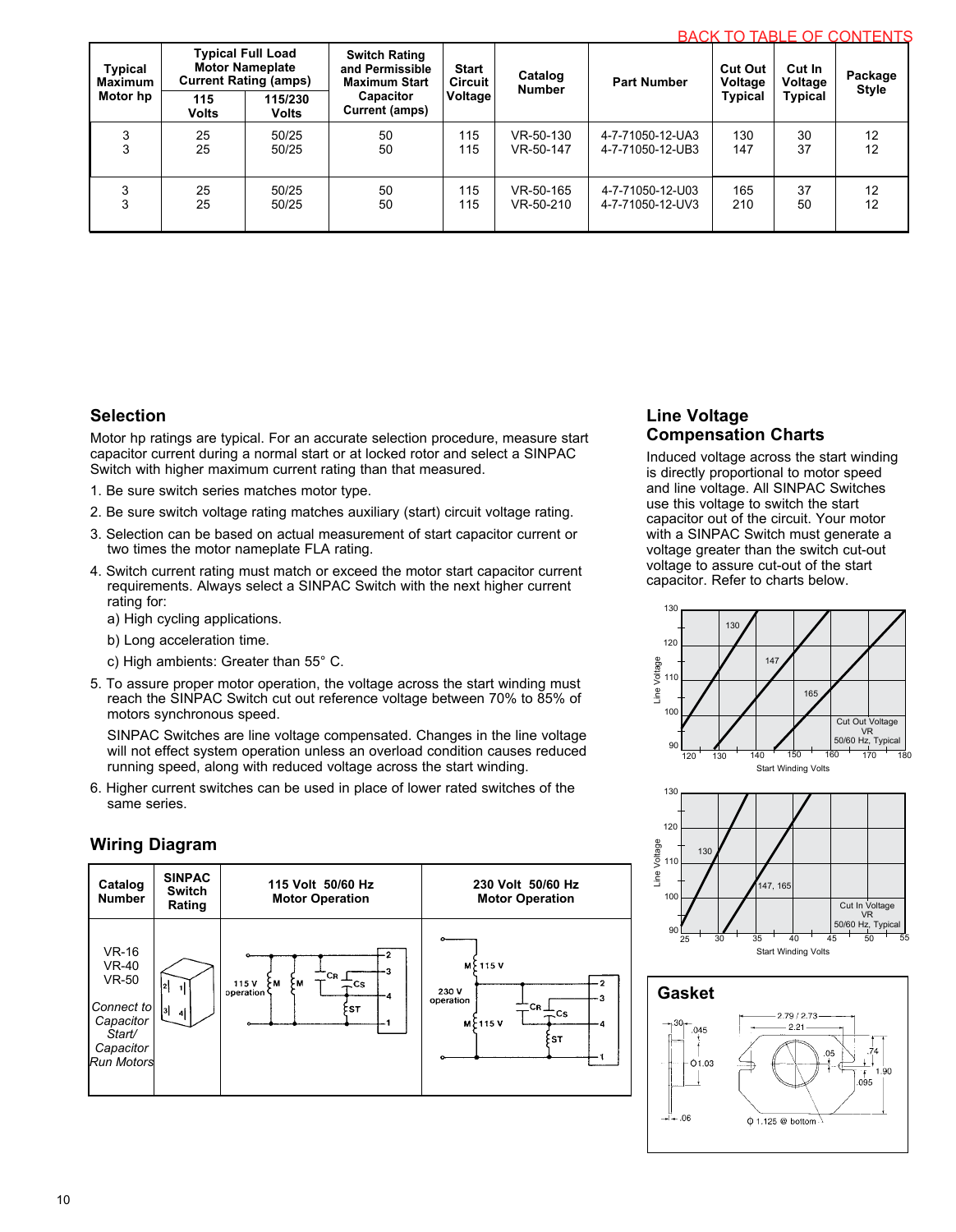## **2CV Series for 230 Vac Capacitor Start Motors and 2VR Series for 230 Vac Capacitor Start/Capacitor Run Motors**

### **Basic Operation**

Capacitor start/capacitor run motors and capacitor start motors provide continuous voltage sensing information which can be used to extract speed data from the voltage across the motor start (auxiliary) winding. By comparing this start (auxiliary) winding RPM-sensitive voltage to the main AC input voltage (which serves as a reference voltage), the switch determines when the start circuit should be de-energized. The electronic switch interrupts the start circuit current after the motor has accelerated to the cut out speed, and reconnects the start circuit whenever the motor speed has decreased to a preselected cut in RPM level.

Capacitor start/capacitor run motors exhibit current transients and higher voltages across the start switch. This electrical stress is due to the voltage differential which may exist between the start and run capacitors at the instant of switch closure. This stress phenomenon occurs with both mechanical and electronic type start switches. SINPAC Switches have voltage detection circuitry to minimize the effects of these conditions.

- *Universal Design.* 50/60 Hz operation. Will work on 2, 4 or 6 pole motors of any manufacturer. Reduced inventory.
- *Line Voltage Compensation* Operating voltage 190 to 260 Vac.
- *Electrically Protected* Designed to filter out electrical noise, so there is no concern of random switch malfunction.
- *Zero Crossing Logic* Current spiking due to run capacitor no longer a problem.
- *Speed Sensitive*
- *Soldered Heat Sink* High cycling.
- *Environmentally Protected* Immune to moisture, dust, dirt, shock and vibration.
- *Transient Protection* Transient protection tested per IEEE C62.41 - 1991 Category A3.
- *Start Capacitor Discharge Resistor* Increase start capacitor life.

#### **ADDITIONAL FEATURES**

- **Silent Operation** no switch noise
- **Completely Solid-State with No Moving Parts.** SINPAC Switches have no physical constraints to affect their operation. No wearing parts mean high cycling, no arcing contact.
- **Ambient 40° to 65°C.**
- **Operating Temperature:** -40°C to 65 °C (-40 °F to 149°F) [for operation between 65°C and 85°C (149°F and 185°F), consult factory.]
- **Operating Voltage:** 230 Vac SINPAC Switch: 190-255 Vac.
- **UL Recognition (E71115) to US and Canadian Standards**

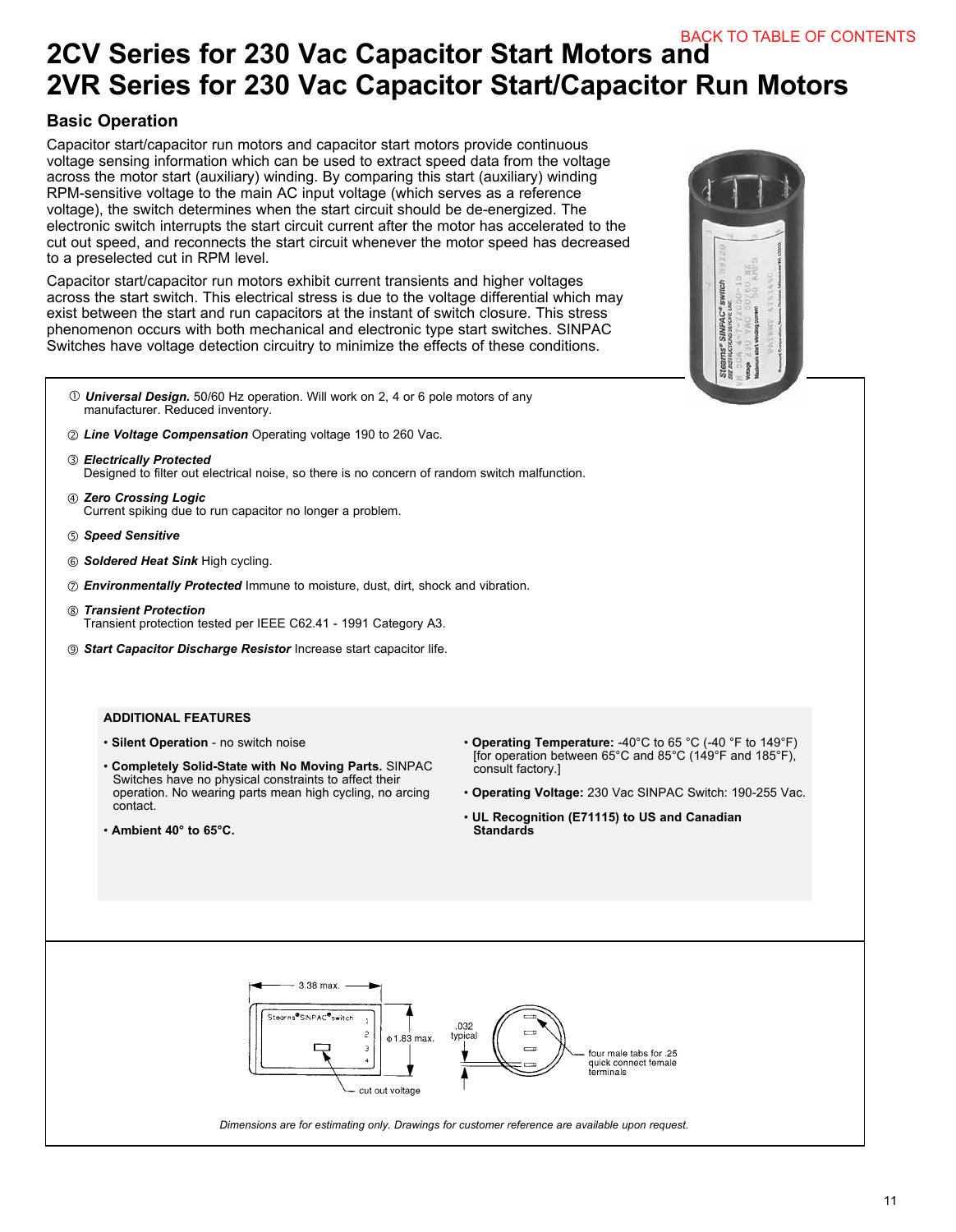| Typical<br><b>Maximum</b> | <b>Typical Full Load</b><br><b>Motor Nameplate</b><br><b>Current Rating (amps)</b> |                     | <b>Switch Rating</b><br>and Permissible<br><b>Maximum Start</b> | <b>Start</b><br>Circuit | Catalog<br><b>Number</b> | <b>Part Number</b>                   | <b>Cut Out</b><br>Voltage | <b>Cut In</b><br>Voltage | Package<br><b>Style</b> |  |
|---------------------------|------------------------------------------------------------------------------------|---------------------|-----------------------------------------------------------------|-------------------------|--------------------------|--------------------------------------|---------------------------|--------------------------|-------------------------|--|
| Motor hp                  | 115<br><b>Volts</b>                                                                | 230<br><b>Volts</b> | <b>Capacitor</b><br><b>Current (amps)</b>                       | Voltage                 |                          |                                      | <b>Typical</b>            | <b>Typical</b>           |                         |  |
|                           |                                                                                    | 25                  | 50                                                              | 230                     | 2CV-50-310               | 4-7-22050-15-U03                     | 310                       | 70                       | 15                      |  |
|                           | —                                                                                  | 25<br>25            | 50<br>50                                                        | 230<br>230              | 2VR-50-260<br>2VR-50-310 | 4-7-72050-15-UC3<br>4-7-72050-15-U03 | 260<br>310                | 70<br>70                 | 15<br>15                |  |

### **Selection**

Motor hp ratings are typical. For an accurate selection procedure, measure start capacitor current during a normal start or at locked rotor and select a SINPAC Switch with higher maximum current rating than that measured.

- 1. Be sure switch series matches motor type.
- 2. Be sure switch voltage rating matches auxiliary (start) circuit voltage rating.
- 3. Selection can be based on actual measurement of start capacitor current or two times the motor nameplate FLA rating.
- 4. Switch current rating must match or exceed the motor start capacitor current requirements. Always select a SINPAC Switch with the next higher current rating for:

a) High cycling applications.

- b) Long acceleration time.
- c) High ambients: Greater than 55° C.
- 5. To assure proper motor operation, the voltage across the start winding must reach the SINPAC Switch cut out reference voltage between 70% to 85% of motors synchronous speed.

**Caution:** SINPAC Switches are line voltage compensated. Changes in the line voltage will not effect system operation unless an overload condition causes reduced running speed, along with reduced voltage on the start winding.

6. Higher current switches can be used in place of lower rated switches of the same series.

### **Wiring Diagram**

| Catalog<br><b>Number</b>                                                                | <b>SINPAC</b><br><b>Switch</b><br>Rating | 115 Volt 50/60 Hz<br><b>Motor Operation</b> | 230 Volt 50/60 Hz<br><b>Motor Operation</b>                         |  |  |
|-----------------------------------------------------------------------------------------|------------------------------------------|---------------------------------------------|---------------------------------------------------------------------|--|--|
| 2CV-35<br>2CV-50<br>Connect<br>to<br>Capacitor<br>Start<br><b>Motors</b>                | 230 Volts                                | <b>Not Applicable</b>                       | $\cdot$ 2<br>-3<br>- M<br>230V<br>Cs:<br>operation<br>-4<br>≿sт     |  |  |
| 2VR-35<br>2VR-50<br>Connect to<br>Capacitor<br>Start/<br>Capacitor<br><b>Run Motors</b> | ,,,<br>1234                              | <b>Not Applicable</b>                       | 2<br>3<br>CR<br>230 V<br>$\equiv$ Cs.<br>ÇΜ<br>operation<br>4<br>ST |  |  |

**CS**– Start capacitor, **M** – Motor main winding, **CR** – Run capacitor, **ST** – Motor start winding

## **Line Voltage Compensation Charts**

Induced voltage across the start winding is directly proportional to motor speed and line voltage. All SINPAC Switches use this voltage to switch the start capacitor out of the circuit. Your motor with a SINPAC Switch must generate a voltage greater than the switch cut out voltage to assure cut out of the start capacitor. Refer to charts below.



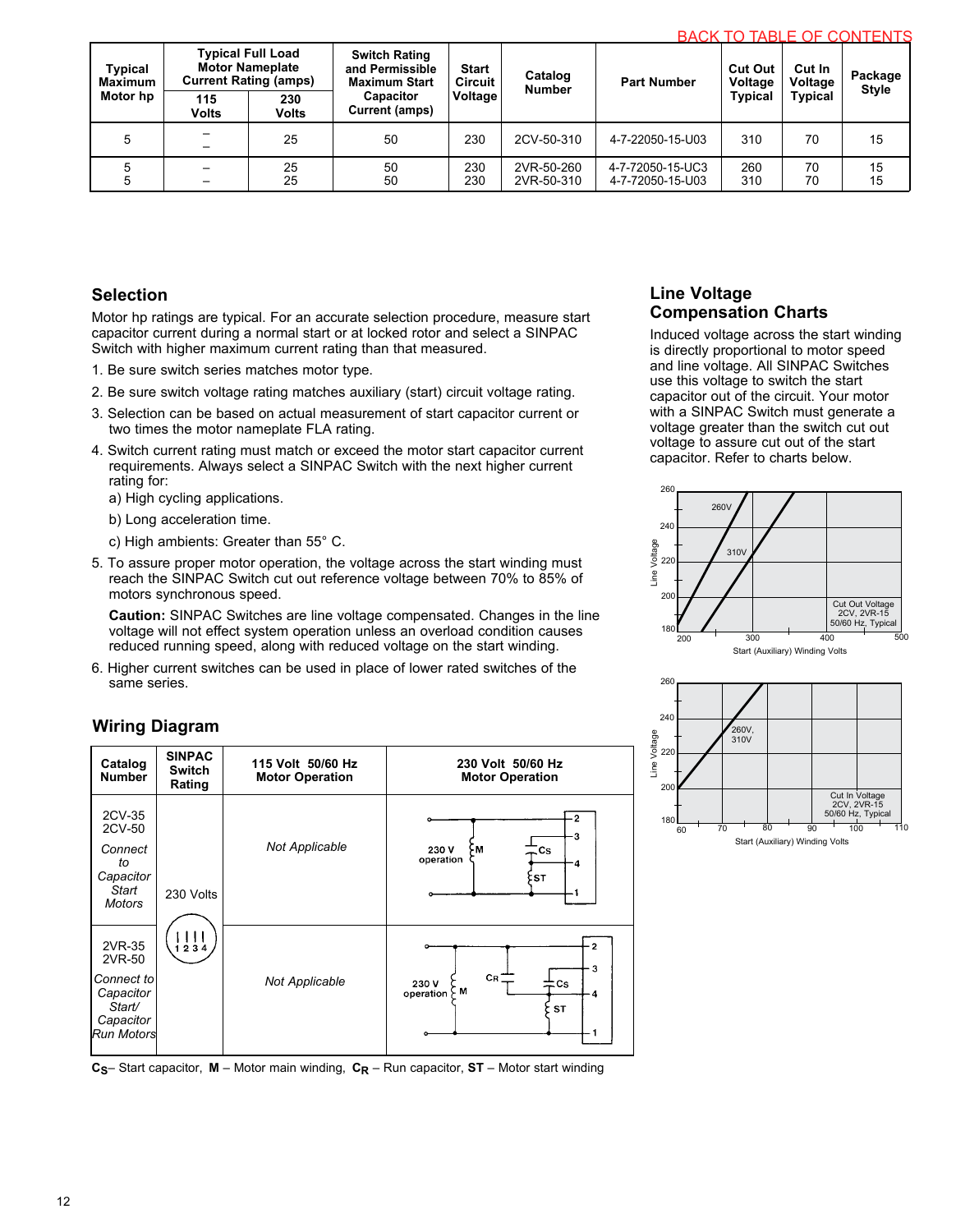## **Instant Reversing 115 Vac or 115/230 Vac Dual Voltage Motors IR Series for Capacitor Start Motors and IVR Series for Capacitor Start/Capacitor Run Motors**

#### **Basic Operation**

Bidirectional motors - those that can rotate in either direction – are of two classes: *1. Reversing motors*, which can change from full speed in one direction to full speed in the opposite direction. *2. Reversible motors*, which can be reversed only when the motor is not running, or is running below cut out speed. Some motor manufacturers distinguish between quick reversing and instant reversing. A quick reversing motor requires a time delay of approximately 1/25th of a second or more for the switching circuitry to react. An instant reversing motor requires absolutely no time delay. The standard SINPAC Switch can be used on reversible and reversing motors. The SINPAC IR Series Switch provides the function of a direction sensing centrifugal switch and makes a reversible capacitor start motor into an instant reversing motor.

In order to reverse a single-phase motor, it is necessary to reverse the polarity of either the start or main winding, but not both at the same time. The reversal of the winding is accomplished with an external reversing switch or contactor that is not part of the

SINPAC Switch. SINPAC Instant Reverse Switch is not dependent upon how quickly the user operates the reversing switch, but only that the reversing switch did change states, i.e., forward to reverse, or vice versa. The SINPAC Switch detects the change in the phase shift between the main and start windings, and the

logic circuit instantly actuates the starting switch, causing the start circuit to be reconnected to line voltage. This connection causes the motor decelerate and then reaccelerate in the opposite direction. The SINPAC IRand IVR Series switches interrupt the start circuit current after the motor has accelerated to the cut out speed, and reconnect the start circuit whenever the circuit senses the motor speed has fallen to cut in speed (usually about 50% of synchronous motor speed).



*Electrically Protected.* Designed to filter out electrical noise, so there is no concern of random switch malfunction.

*Universal Design*

50/60 Hz operation. Will work on 2, 4 or 6 pole motors of any manufacturer. Reduced inventory.

*Line Voltage Compensation*

No modifications or changes are required for line voltage variations. SINPAC Switches will operate in areas susceptible to *brown-outs* or low voltage due to long wiring runs. It also means there will be less stress on the starting capacitor due to over voltage.

- *Reduced Installation Time.* Easily accessible 1/4 inch terminals and mounting, reduce the amount of time required to install SINPAC Switches or to change out mechanical switches.
- *Transient Protection* Transient protection tested per IEEE C62.41 1991 Category A3.

*Soldered Heat Sink* High cycling.

- *Phase Comparator Logic:* Allows Instant Reverse operation (no time delay).
- *Restart Capability.* When motor speed drops below 50% of synchronous speed, the start circuit is reconnected to reinitiate starting torque.

*Environmentally Protected.* Immune to moisture, dust, dirt, shock and vibration.

#### **ADDITIONAL FEATURES**

- **UL Recognition (E71115) to US and Canadian Standards**
- *Completely solid-state with no moving parts.* SINPAC Switches have no physical constraints to affect their operation. No wearing parts mean high cycling, no arcing contact. Low warranty
- *Silent operation* no switch noise
- *Operating Temperature:* -40°C to 65 °C (-40 °F to 149°F) [for operation between 65°C and 85°C (149°F and 185°F), consult factory.]
- *Operating Voltage:* 115 Vac SINPAC Switch: 90-130 Vac. For dual voltage motor equipped with center-tapped main winding: 90-130 Vac or 180-265 Vac.

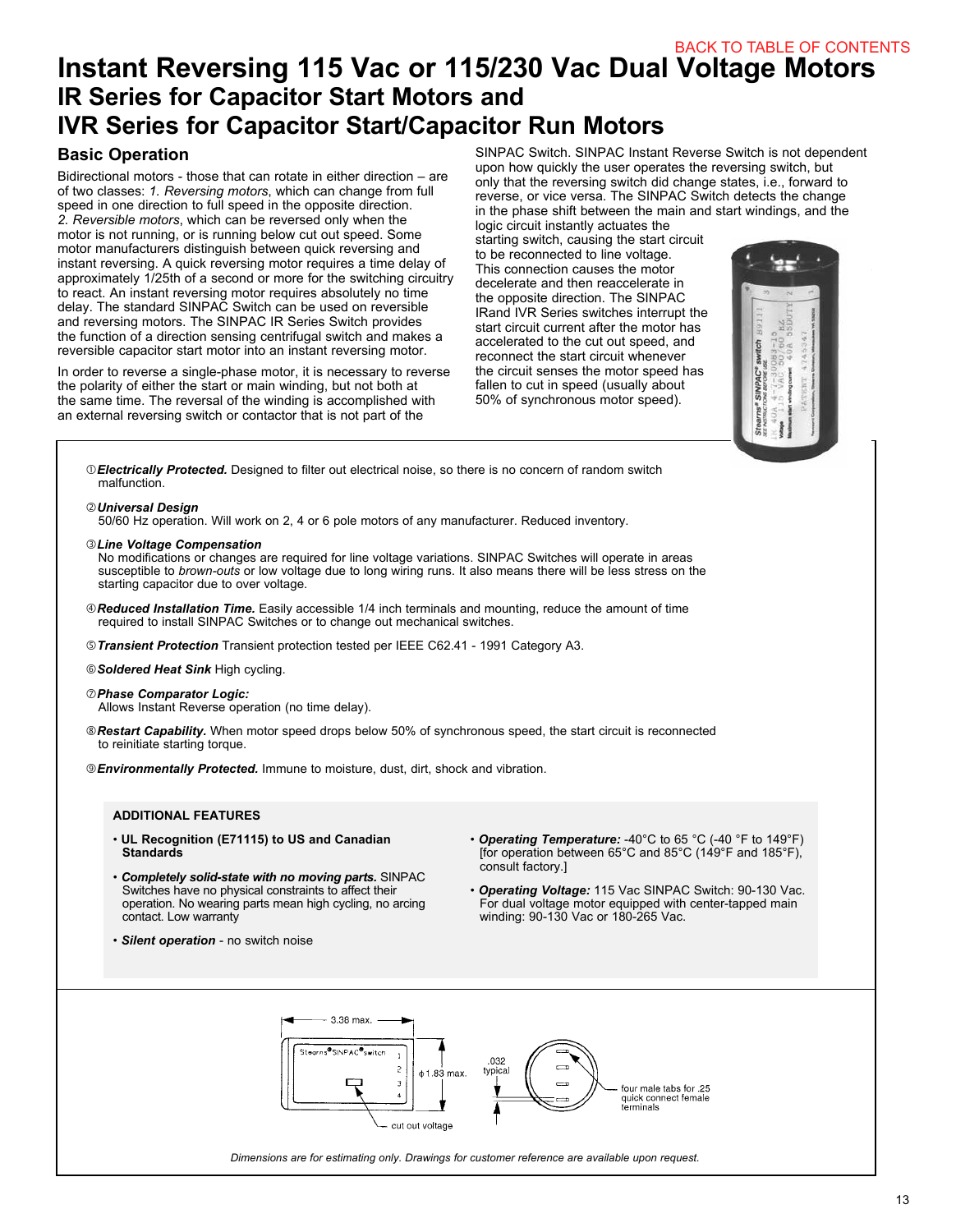## **Selection**

Motor hp ratings are typical. For an accurate selection procedure, measure start circuit current during a normal start or at locked rotor and select a SINPAC Switch with higher maximum current rating than that measured.

- 1. Be sure switch series matches motor type.
- 2. Be sure switch voltage rating matches (start) circuit voltage rating.
- 3. Selection can be based on actual measurement of start capacitor current or two times the motor nameplate FLA rating.
- 4. Switch current rating must match or exceed the motor start capacitor current re-quirements. Always select a SINPAC Switch with the next higher current rating for:
	- a) High cycling applications.
	- b) Long acceleration time.
	- c) High ambients: Greater than 55° C.
- 5. To assure proper motor operation, the voltage across the start winding must reach the SINPAC Switch cut out voltage reference between 70% to 85% of motors synchronous speed.

**Caution:** SINPAC Switches are line voltage compensated. Changes in the line voltage will not effect system operation unless an overload condition causes reduced running speed, along with reduced voltage on the start winding.

6. Higher current switches can be used in place of lower rated switches of the same series.

## *Wiring diagrams on following page*

## **Line Voltage Compensation Charts**

Induced voltage across the start winding is directly proportional to motor speed and line voltage. All SINPAC Switches use this voltage to switch the start capacitor out of the circuit. Your motor with a SINPAC Switch must generate a voltage that is 20% greater than the switch cut out voltage to assure cut out of the start capacitor. Refer to charts below.





| Typical<br>Maximum<br>Motor hp | <b>Typical Full Load</b><br><b>Motor Nameplate</b><br><b>Current Rating (amps)</b> |                         | <b>Switch Rating</b><br>and Permissible<br><b>Maximum Start</b> | Start<br><b>Circuit</b> | Catalog<br><b>Number</b> | <b>Part Number</b>                   | <b>Cut Out</b><br>Voltage | Cut In<br>Voltage | Package<br><b>Style</b> |
|--------------------------------|------------------------------------------------------------------------------------|-------------------------|-----------------------------------------------------------------|-------------------------|--------------------------|--------------------------------------|---------------------------|-------------------|-------------------------|
|                                | 115<br>Volts                                                                       | 115/230<br><b>Volts</b> | <b>Capacitor</b><br>Current (amps)                              | Voltage                 |                          |                                      | <b>Typical</b>            | <b>Typical</b>    |                         |
|                                | 20<br>20                                                                           | 20/10<br>20/10          | 40<br>40                                                        | 115<br>115              | IR-40-130<br>IR-40-165   | 4-7-51040-15-UA3<br>4-7-51040-15-U03 | 130<br>165                | 30<br>37          | 15<br>15                |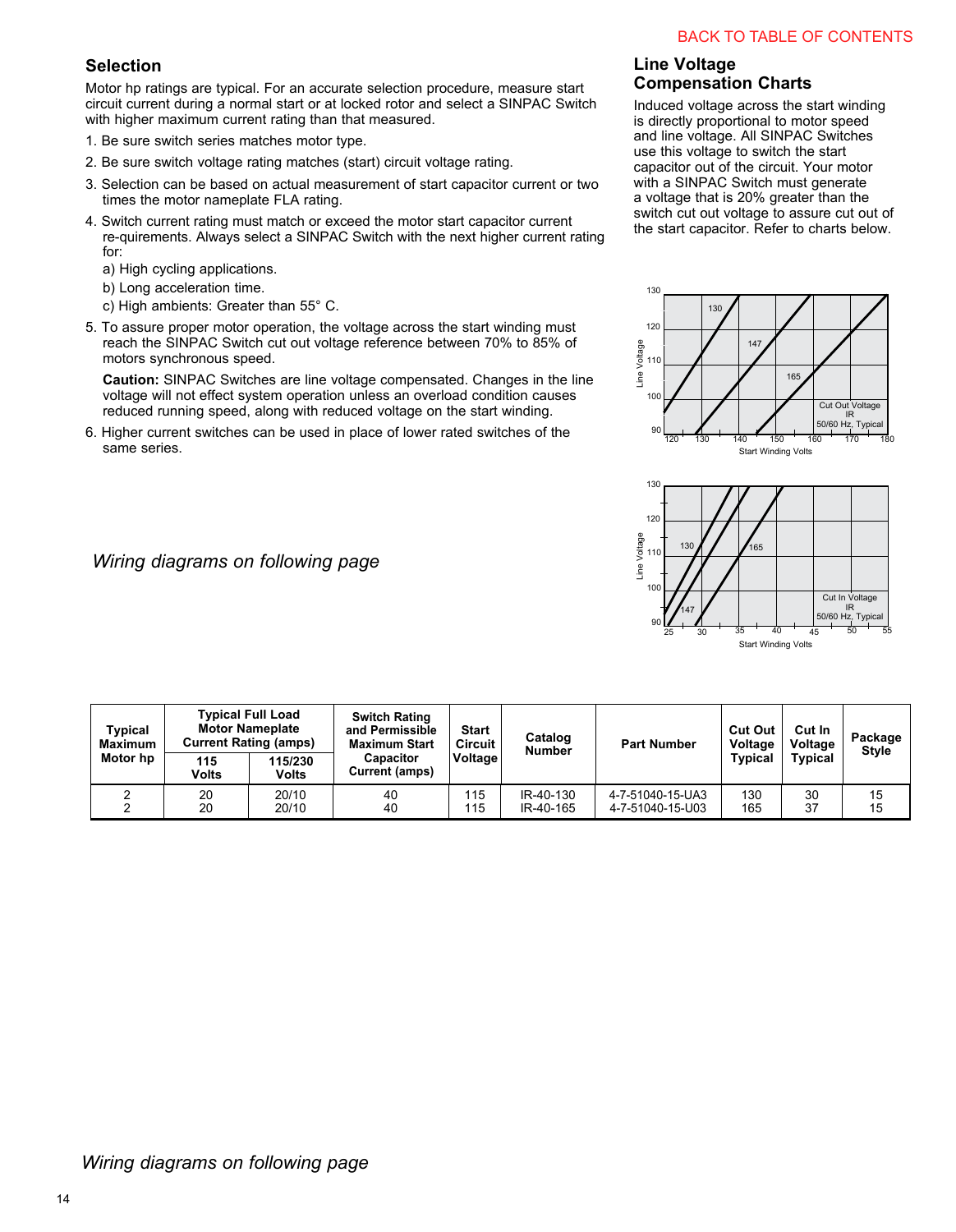# **Instant Reversing 115 Vac or 115/230 Vac Dual Voltage Motors IVR Series for Capacitor Start/Capacitor Run Motors**

## **Wiring Diagrams**

## **IR Series for Capacitor Start Motors**



## **IVR Series for Capacitor Start/Capacitor Run Motors**

| Catalog<br><b>Number</b>                                                              | <b>SINPAC</b><br><b>Switch</b><br>Rating | 115 Volt 50/60 Hz<br><b>Motor Operation</b>                                                                                                                                                | 230 Volt 50/60 Hz<br><b>Motor Operation</b>                                                                                                                                                |
|---------------------------------------------------------------------------------------|------------------------------------------|--------------------------------------------------------------------------------------------------------------------------------------------------------------------------------------------|--------------------------------------------------------------------------------------------------------------------------------------------------------------------------------------------|
|                                                                                       |                                          | 115 Volt Operation Dual Voltage<br>Motor Using Two Full Voltage 2<br>or 3 Pole Single-Phase Reversing<br><b>Contactors with Mechanical</b><br>Interlock<br>(Electrical Interlock Optional) | 230 Volt Operation Dual Voltage<br>Motor Using Two Full Voltage 2<br>or 3 Pole Single-Phase Reversing<br><b>Contactors with Mechanical</b><br>Interlock<br>(Electrical Interlock Optional) |
| <b>IVR-40</b><br>Connect to<br>Instant<br>Reverse<br>Capacitor<br>Start/<br>Capacitor | 115 Volts<br>111<br>1234                 | Cв<br>Сs<br>ST<br>Reversing contacts are not part of<br>SINPAC Switch.                                                                                                                     | м<br>$\overline{2}$<br>3<br>1 CR<br>$M -$<br>$cc_{\rm S}$<br>ŚSТ<br>Reversing contacts are not part of<br>SINPAC Switch.                                                                   |
| Run<br><b>Motors Only</b>                                                             |                                          | $C_{\rm R}$<br>3<br>$c_{s}$<br><b>ST</b>                                                                                                                                                   | $\overline{a}$<br>3<br>Св<br>м<br>Сs<br>4<br><b>ST</b>                                                                                                                                     |
|                                                                                       |                                          | Drum switch is not part of<br>SINPAC Switch.                                                                                                                                               | Reversing contacts are not part of<br>SINPAC Switch.                                                                                                                                       |

**C<sub>S</sub>**– Start capacitor, **C<sub>R</sub>** – Run capacitor **M** – Motor main winding, **ST** – Motor start winding, **F** – Forward, **R** – Reverse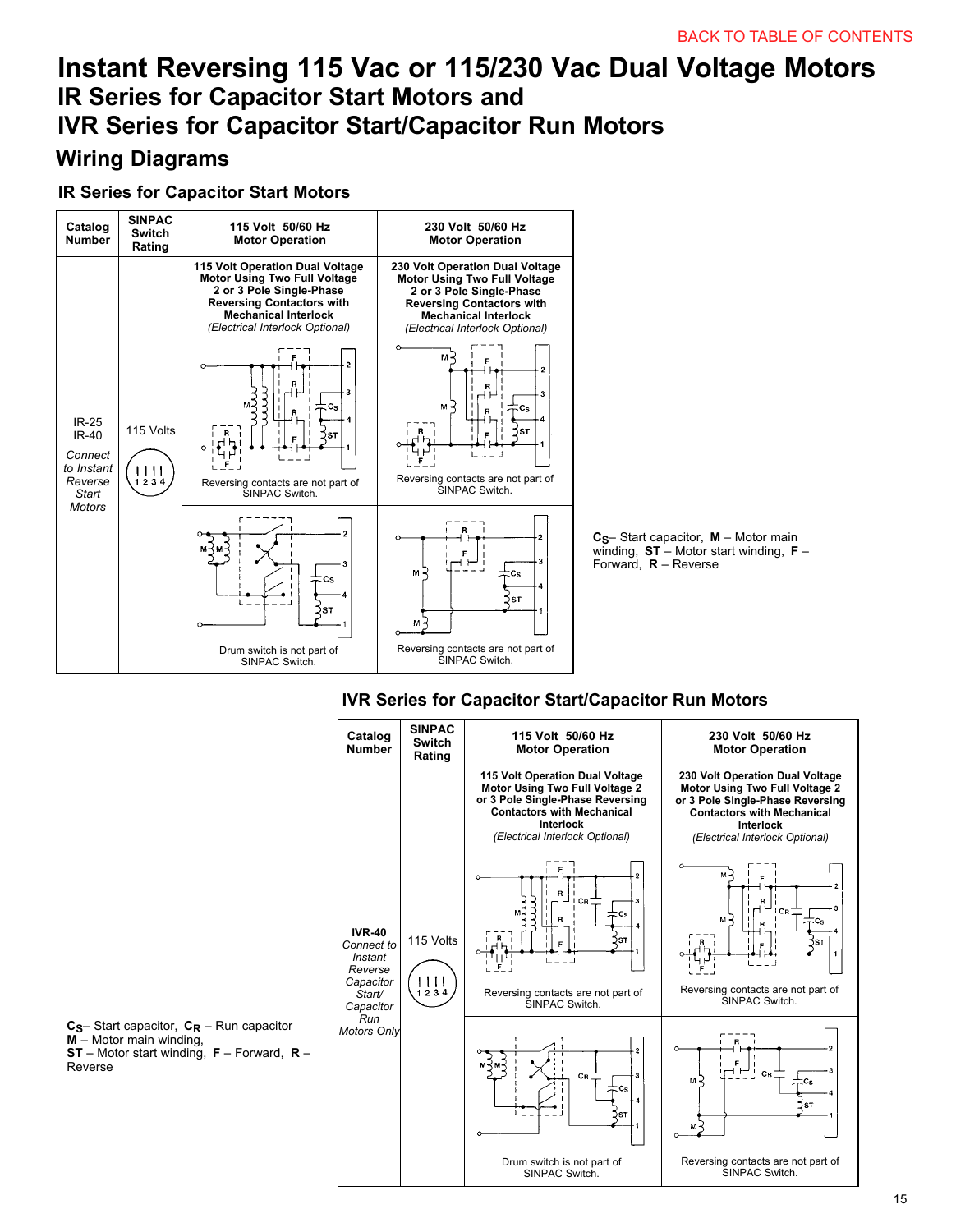## **Installation Instructions for SINPAC Switches**

## **UL Recognition**

Most SINPAC Switches are recognized under the component program of Underwriters Laboratories E-71115. In addition, all switches have an internal surge protection which meets UL-244A Specification and are tested to the requirement of IEEE C62.41-1991, Category A3.

## **Construction**

SINPAC Switches are potted and completely sealed making them impervious to dust, dirt and moisture. It can be **immersed in electric grade oil** as used in submersible pumps. The unique speed sensing circuit provides a universal design which allows a few switches to work in most standard single-phase motor applications regardless of nature.

## **Operation**

The Stearns SINPAC Switch samples the voltage across the motor start winding (terminals 1 and 4) then it is fed into a comparator. The SINPAC Switch interrupts the start capacitor current (between terminals 2 and 3) after the motor has accelerated to a speed in which the cut out voltage has been reached, generally 75% to 80% of synchronous motor speed. A triac or inverse parallel SCRs provides the function referred to as cut out. Once the start circuit is cut out the main winding accelerates the motor rotor up to its running speed. When an overload drops the motor speed to approximately 50% of synchronous speed the switch automatically reconnects the motor start circuit. The SINPAC Switch constantly monitors the start or auxiliary winding for cut in voltage and will reconnect the start circuit once cut in voltage is reached.

## **Selection Procedure**

**CAUTION**: SINPAC Switches are line voltage compensated. Changes in the line voltage within ±10% of nominal 115 or 230 Vac will not affect system operation. Operation of the motor at line voltages less than -10% of nominal can result in reduced motor running speeds and failure of the SINPAC Switch to disconnect the start circuit.

- 1. Be sure switch series matches motor type.
- 2. Be sure switch voltage rating matches the motor start circuit voltage.
- 3. Selection should be based on actual measurement of start circuit current.
- 4. SINPAC Switch current rating must **meet or exceed** the motor start circuit current requirement. Always select a SINPAC Switch with the next higher current rating for:
	- a) High cycling applications: Stop and start rates greater than 4 times/minute.
	- b) Long acceleration times: Greater than 2 seconds.
	- c) High ambients: Ambients greater than 55°C.

**Note:** Higher rated current switches can be used in place of lower rated switches within the same series.

5. The motor must generate a voltage across the start or auxiliary winding that is 20% greater than the SINPAC Switch cut out/cut in voltage rating.

#### *Capacitor Start and Capacitor Start/Capacitor Run Motors*

To determine the most appropriate SINPAC Switch cut out voltage rating for the particular motor application, the voltage across the motor start or auxiliary winding must be measured. This may be accomplished in the following manner:

- 1. Prepare the motor wiring for connection of the SINPAC Switch as shown in the *Wiring Diagrams for SINPAC Switches* section of this publication. Secure the motor to a firm mounting surface.
- 2. Connect the lead wire that is to be connected to SINPAC Switch terminal #2 securely to the lead wire that is to be connected to SINPAC Switch terminal #3.
- 3. Connect an AC voltmeter across the lead wires that are to be connected to SINPAC Switch terminals #1 & #4.
- 4. Apply power to the motor. Observe and record the voltage across the motor start or auxiliary winding, as indicated by the AC voltmeter, with the motor operating near synchronous speed.

**CAUTION:** Measurement of the start or auxiliary winding voltage must be done quickly to prevent damage to the start capacitor, motor winding or SINPAC Switch!

5. Multiply the measured voltage by 0.8 (80%). Select a SINPAC Switch having a cut out voltage rating equal to or less than this number.

**Capacitor Start and Capacitor Start/ Capacitor Run Motors**

| Measured<br>Voltage | <b>Voltage Across</b><br><b>SINPAC Switch</b><br>Terminals 1 & 2 | <b>Cut Out</b><br>Voltage<br>Rating |
|---------------------|------------------------------------------------------------------|-------------------------------------|
| 226V                | 115V                                                             | 180V                                |
| 200V-225V           | 115V                                                             | 165V                                |
| 176-200V            | 115V                                                             | 147V                                |
| 150-175V            | 115V                                                             | 130V                                |
| $<$ 150 $V$         | 115V                                                             | $\star$                             |
| >492V               | 230V                                                             | 410V                                |
| 370-492V            | 230V                                                             | 310V                                |
| 300-369V            | 230V                                                             | 260V                                |
| $300V$              | 230V                                                             | $\star$                             |

\*Consult factory

**Caution:** Application of 230 Vac to the line input terminals (1 and 2) of a 115 Vac rated SINPAC Switch will result in immediate switch failure. The switch may rupture and emit smoke.

### **Important**

Please read these instructions carefully before installing, operating, or servicing your SINPAC Switch. Failure to comply with these instructions could cause injury to personnel and/or damage to property if the switch is installed or operated incorrectly. For definition of limited warranty/liability, contact Rexnord Industries, Inc, Stearns Division, 5150 S International Drive, Cudahy, Wisconsin 53110, (414) 272-1100.

### **Initial Inspection and Handling**

Upon receipt, check for package damage. Note any signs of damage on appropriate shipper forms. Upon opening package, if concealed damage is found, immediately file a claim with carrier.

Check the label to verify that data conforms to specifications of ordered switch and the connection diagram agrees with labeling.

### **Caution**

- 1. Installation and servicing must be made in compliance with all local safety codes including Occupational safety and Health Act (OSHA). All wiring and electrical connections must comply with the National Electric Code (NEC) and local electric codes in effect.
- 2. To prevent an electrical hazard, disconnect power source before working on the motor. If power disconnect point is out of sight, lock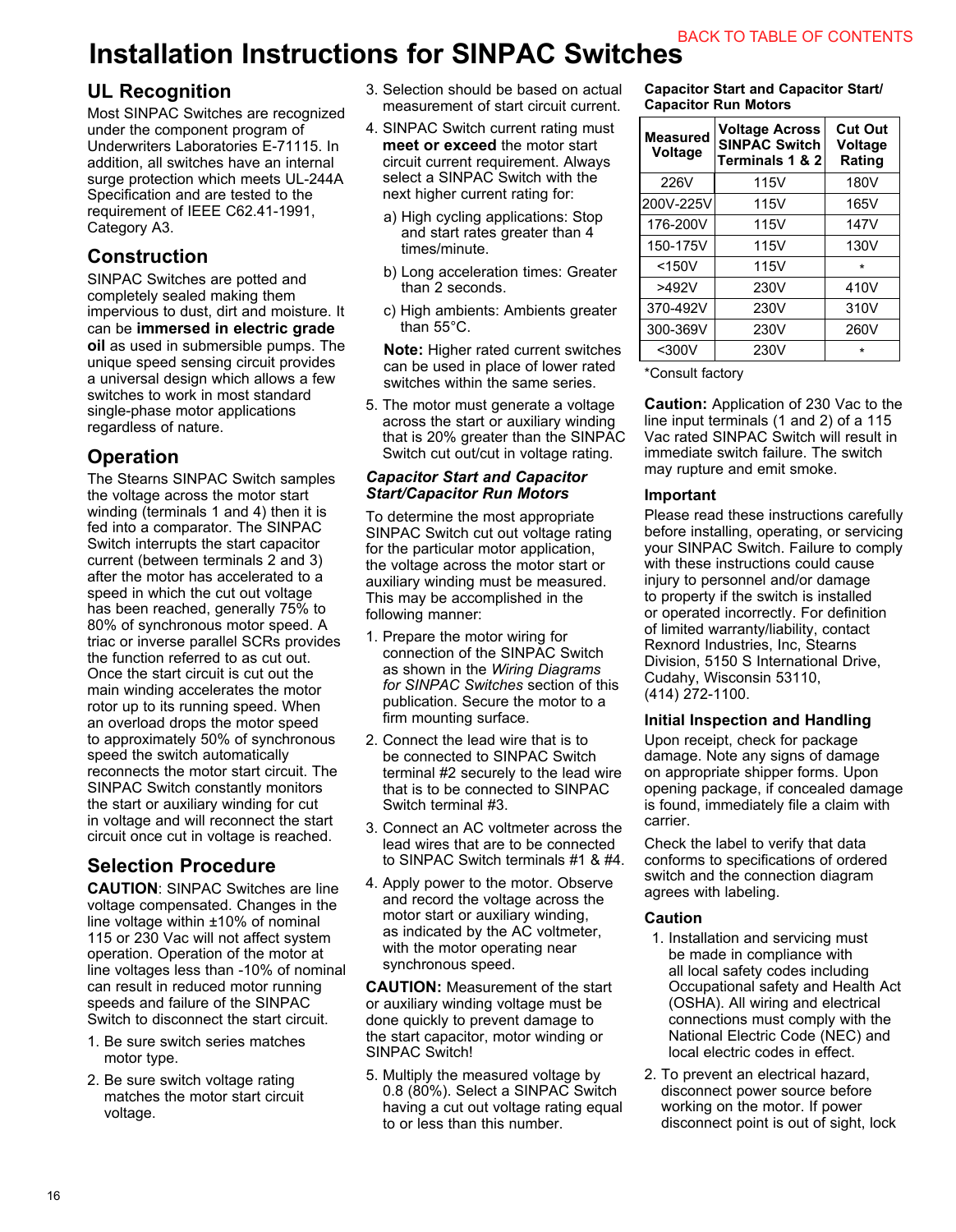## **Installation Instructions for SINPAC Switches Continued** BACK TO TABLE OF CONTENTS

disconnect in the *off* position and tag to prevent accidental application of power.

- 3. Make certain power source conforms to the requirements specified on the SINPAC Switch nameplate.
- 4. Installation and servicing should be performed only by qualified personnel familiar with the operation of the SINPAC Switch.
- 5. Determine what type of start switch the motor presently has:
	- a) Externally mounted electronic switch – go to Step 6.
	- b) Internally mounted electronic switch – go to Step 6.
	- c) Externally or internally mounted mechanical switch – it is not necessary to remove the existing centrifugal switch actuating mechanism, but if feasible, it should be removed as it is no longer needed, and can cause future mechanical problems in the motor should the mechanism fail. Follow the manufacturers recommendation when removing the shaft end bearing, if necessary, to take off the centrifugal actuator.
- 6. Remove the existing electronic switch. Determine the existing wiring diagram. Mark the existing wires and determine which wires can be reused for installation of the SINPAC Switch. Select a location in the motor conduit box or endbell for mounting the SINPAC Switch.

 If a metal enclosure version of SINPAC Switch is being used, the switch with SINPAC Switch gasket may be mounted on an external mounting surface such as the exterior of the conduit box. Plastic enclosure versions of the SINPAC Switch should be mounted internally, within the conduit box, or externally, under a capacitor housing.

#### **IMPORTANT: SINPAC Switch in a metal enclosure must have the metal enclosure grounded.**

 **The temperature at the mounting location should not exceed 65°C (149°F).** 

 **TEFC/TENV motors require external mounting of SINPAC Switch.**

- 7. Refer to motor manufacturer's wiring diagram to aid in identifying terminal locations for the start winding switch, start winding, start and run capacitors (if needed) and AC line.
- 8 Connect the SINPAC circuit per the connection diagram (on Pages 18-19 or 20-21) using insulated terminals. If the connections are made incorrectly, the result will be no starting torque and possible damage to the circuit and/or motor.

 **CAUTION:** Be sure that appropriate insulation is used between the terminals of the switch and the body of the motor or conduit box.

#### **If mounted external to motor, always use gasket supplied with kit.**

- 9. DO NOT USE a Variac to gradually increase the voltage to the motor starting circuit when SINPAC Switch is installed.
- 10. Reassemble the motor with SINPAC Switch installed, so as to not damage lead wires.
- 11. If the motor fails to start or the start winding does not cut out properly, see *Troubleshooting Guide* (Page 29).
- 12. Hipot test procedures:

#### **Motors 250 Volts or Less and 1/2 Horsepower or Less**

 The motor, equipped with SINPAC Switch, shall be tested for dielectric withstand (hipot), by the application of a 1200 volt sinusoidal potential, in the range of 40-70 Hz, for 1 second. During the test, each lead of the primary motor wiring, accessible at the connection board or conduit box, are to be connected together and to one terminal of the test equipment, and the second test equipment terminal is to be connected to the accessible dead metal.

#### **Motors 250 Volts or Less and More Than 1/2 Horsepower**

 The motor, equipped with SINPAC Switch, shall be tested for dielectric withstand (hipot), by the application of an 1800 volt sinusoidal potential, in the range of 40-70 Hz, for 1 second. During the test, each lead of the primary motor wiring, accessible at the connection board or conduit box, are to be connected together and to one

terminal of the test equipment, and the second test equipment terminal is to be connected to the accessible dead metal.

13. **CAUTION**: The terminals of the SINPAC Switch should not be used as the junction for this field wiring.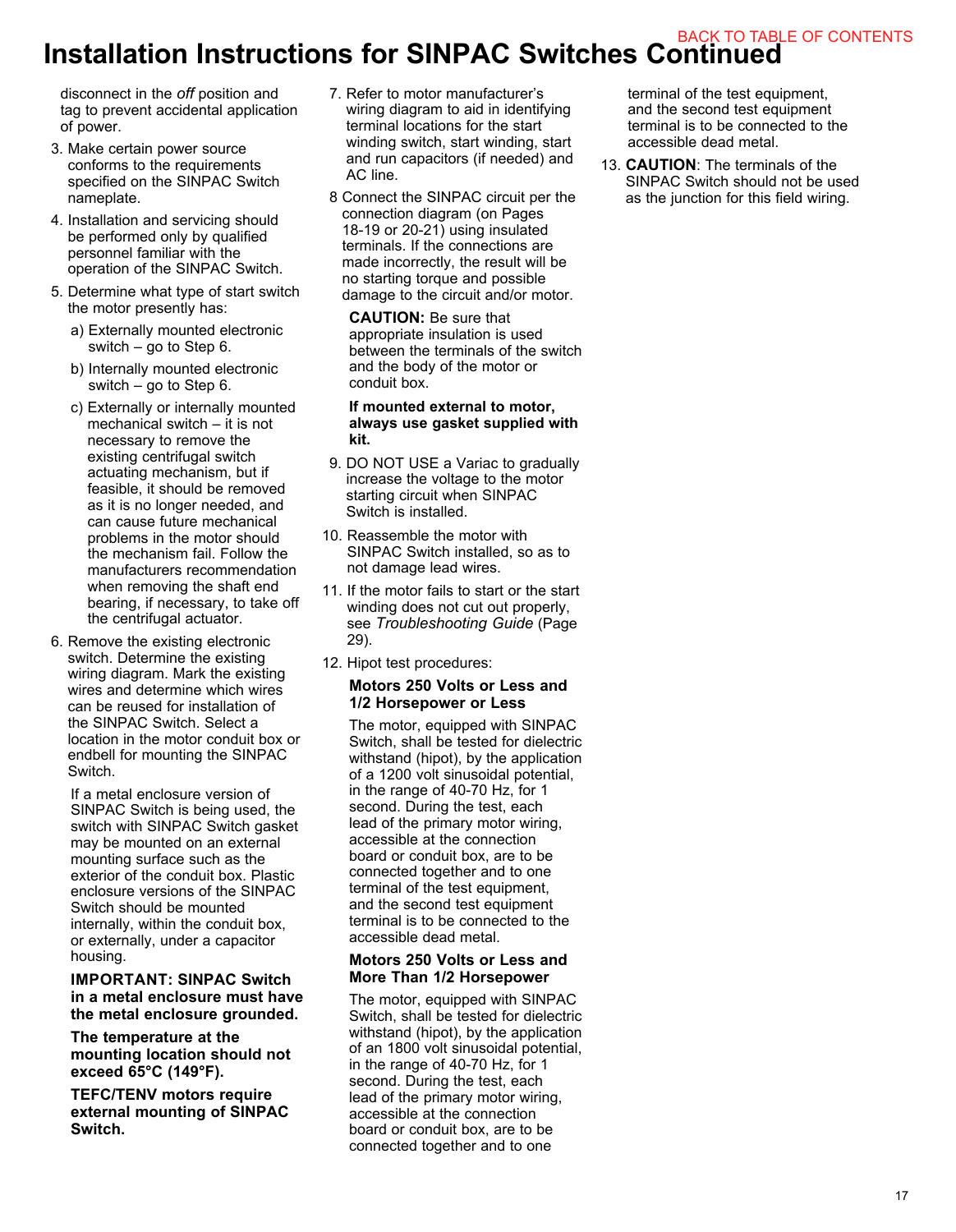## **Wiring Diagrams for SINPAC Switches**

### BACK TO TABLE OF CONTENTS

| <b>Catalog Number</b>                                                                                               | <b>SINPAC Switch</b><br>Rating                                                 | 115 Volt 50/60 Hz<br><b>Motor Operation</b>                                  | 230 Volt 50/60 Hz<br><b>Motor Operation</b>                                                                                         |
|---------------------------------------------------------------------------------------------------------------------|--------------------------------------------------------------------------------|------------------------------------------------------------------------------|-------------------------------------------------------------------------------------------------------------------------------------|
| <b>CV-16</b><br><b>CV-25</b><br><b>CV-40</b><br><b>CV-50</b><br>Connect to<br>Capacitor Start<br><b>Motors Only</b> | 115 Volts<br> 2 <br>$\vert$ 1<br>3]<br>$\overline{4}$                          | $\cdot$ 2<br>۶м<br>115V<br>۶м<br>$\mathsf{c}_\mathsf{S}$<br>operation<br>:ST | M ₹ 115 V<br>$\cdot$ 2<br>230V<br>$\cdot$ 3<br>operation<br>Cs<br>$M$ $+115V$<br>$\ddot{\phantom{0}}$<br>Esт                        |
| <b>VR-16</b><br><b>VR-40</b><br><b>VR-50</b><br>Connect to<br>Capacitor Start/<br>Capacitor Run<br><b>Motors</b>    | 115 Volts<br>2 <br>$\vert$ 1<br>31<br>$\overline{a}$                           | з<br>Св _ <br>Mح 115 V<br>۶м<br>≒cs<br>operation<br>ξSΤ.                     | <b>MF115V</b><br>$\overline{\mathbf{2}}$<br>230V<br>3<br>operation<br>$\mathsf{c}_{\mathsf{R\_}}$<br>Cs.<br>$M \$ 115 V<br>4<br>ξsτ |
| 2CV-35<br>2CV-50<br>Connect to<br>Capacitor Start<br><b>Motors Only</b>                                             | 230 Volts<br>$1111$<br>$1234$                                                  | <b>Not Applicable</b>                                                        | $-2$<br>-3<br>230 V<br>M<br>Cs<br>operation<br>4<br>≿sт                                                                             |
| <b>2VR-35</b><br>2VR-50<br>Connect to<br>Capacitor Start/<br>Capacitor Run<br><b>Motors</b>                         | 230 Volts<br>$\begin{array}{c c c c c} 1 & 1 & 1 \\ 1 & 2 & 3 & 4 \end{array}$ | <b>Not Applicable</b>                                                        | $\cdot$ 2<br>3<br>CR<br>230V<br>Сs<br>operation $\zeta$ M<br>4<br>ST                                                                |

 $C_S$  – Start Capacitor, **M** – Motor Main Winding,  $C_R$  – run Capacitor, **ST** – Motor Start Winding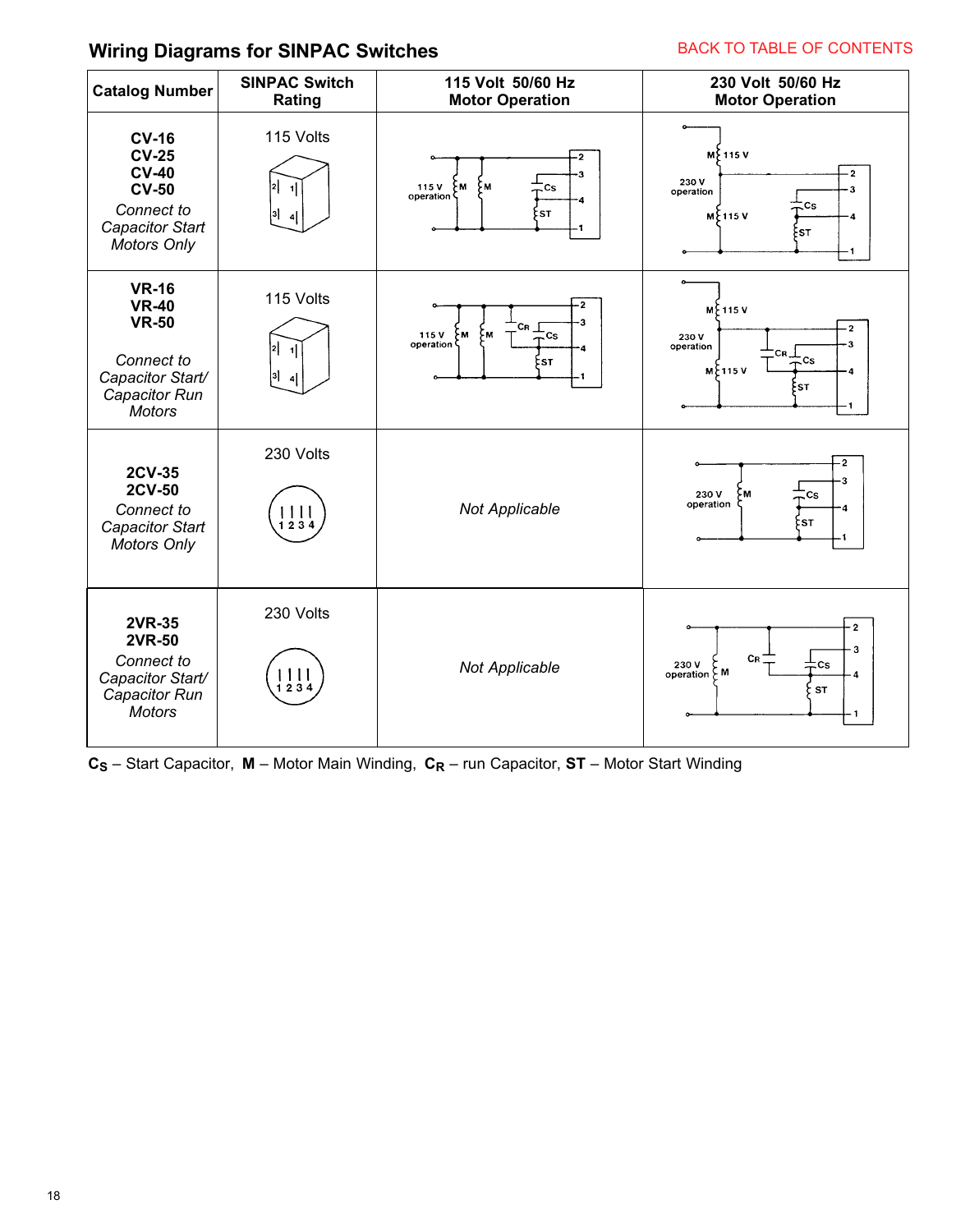## **Wiring Diagrams for SINPAC Switches Continued**



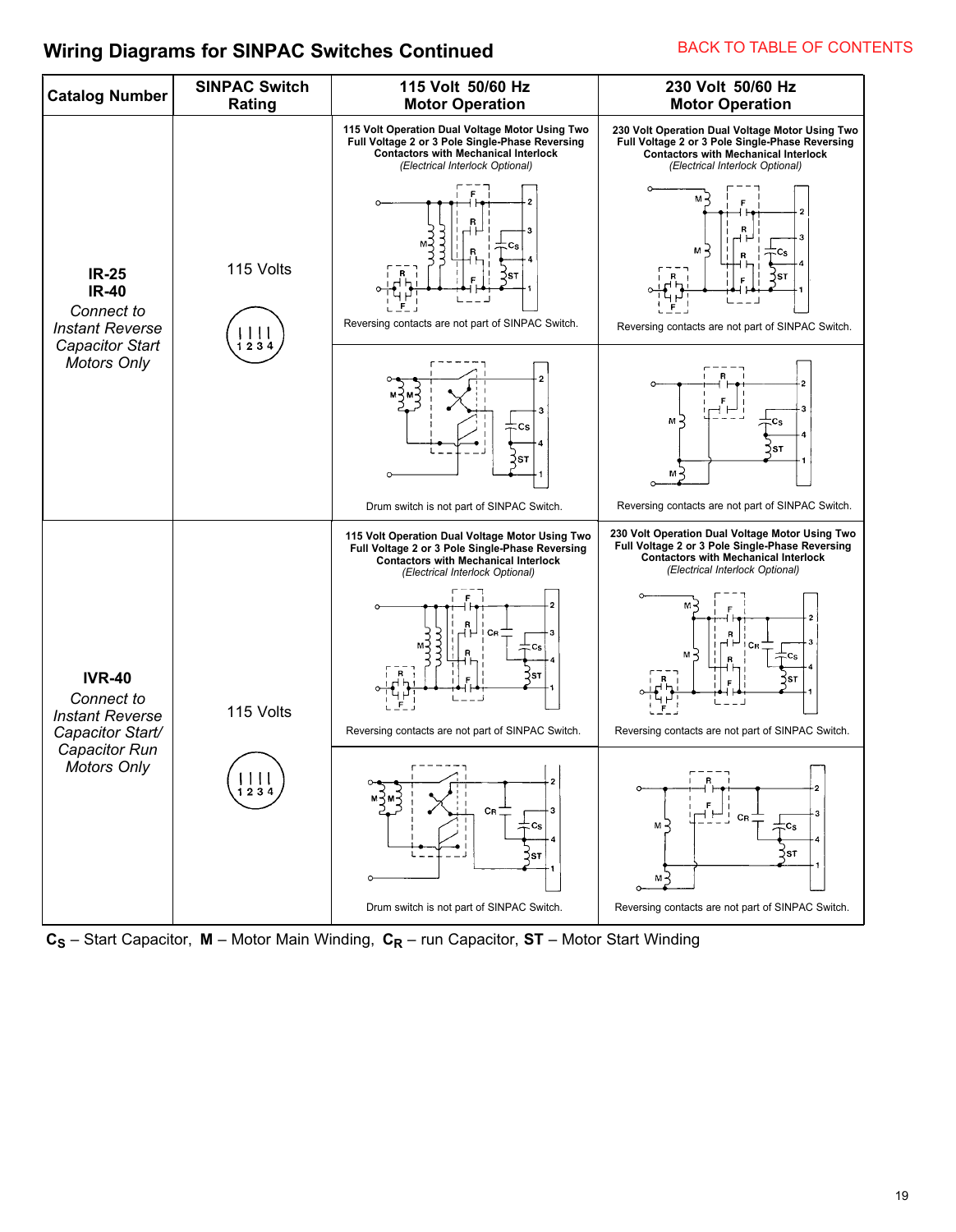## **Wiring Diagrams**

## BACK TO TABLE OF CONTENTS

| <b>EASY STEPS</b>                                                                                                     |                                                   | <b>WIRING OF MOTOR</b><br><b>EQUIPPED WITH</b><br><b>MECHANICAL SWITCH</b>                                                                                                                                                                                                   | <b>EASY WIRING OF MOTOR</b><br><b>EQUIPPED WITH SINPAC</b><br><b>ELECTRONIC SWITCH</b> | <b>MOTOR LEAD WIRE</b><br><b>NUMBERING</b>         |                                                                       |                                                     |                                                                  |  |  |
|-----------------------------------------------------------------------------------------------------------------------|---------------------------------------------------|------------------------------------------------------------------------------------------------------------------------------------------------------------------------------------------------------------------------------------------------------------------------------|----------------------------------------------------------------------------------------|----------------------------------------------------|-----------------------------------------------------------------------|-----------------------------------------------------|------------------------------------------------------------------|--|--|
|                                                                                                                       |                                                   |                                                                                                                                                                                                                                                                              |                                                                                        |                                                    | L1                                                                    | L <sub>2</sub>                                      | Join                                                             |  |  |
| <b>Capacitor Start Motors</b><br>1. Disconnect the mechanical                                                         |                                                   | P1                                                                                                                                                                                                                                                                           | $P_1$<br>$\frac{1}{2}$                                                                 | Counterclockwise<br>rotation                       | P <sub>1</sub>                                                        | T4, T5                                              | T1, T8                                                           |  |  |
| switch lead (CS1) which<br>is connected to the start                                                                  |                                                   | Ж,<br>۰Τ۱<br>T4                                                                                                                                                                                                                                                              | T۱.<br>T <sub>4</sub>                                                                  | Clockwise rotation                                 | P <sub>1</sub>                                                        | T4, T8                                              | T <sub>1</sub> , T <sub>5</sub>                                  |  |  |
| capacitor and reconnect<br>this lead to SINPAC Switch                                                                 | Single Voltage with<br>Thermal Protection         | s⊺}<br>}<br>Тs<br>Cs                                                                                                                                                                                                                                                         | Tв<br>SΤ<br>CS                                                                         |                                                    |                                                                       |                                                     |                                                                  |  |  |
| terminal three (3).<br>2. Disconnect other mechanical<br>switch lead marked T5                                        |                                                   | T <sub>5</sub><br>نعي<br>cszl                                                                                                                                                                                                                                                | ·Ts<br>3<br><b>CS1</b><br>$\overline{\text{Cs2}}$<br>$\boldsymbol{4}$                  |                                                    |                                                                       |                                                     |                                                                  |  |  |
| and reconnect this lead to<br><b>SINPAC Switch terminal</b><br>two (2).<br>3. Join SINPAC Switch terminal             |                                                   |                                                                                                                                                                                                                                                                              | т,                                                                                     |                                                    | L <sub>1</sub>                                                        | L <sub>2</sub>                                      |                                                                  |  |  |
|                                                                                                                       | <b>Thermal Protection</b>                         | $\stackrel{\mathsf{M}}{\sim}$<br>Гa                                                                                                                                                                                                                                          | T <sub>4</sub><br>$M_{\odot}$<br>Ts                                                    | Counterclockwise<br>rotation                       | T <sub>1</sub> , T <sub>8</sub>                                       | T <sub>4</sub> , T <sub>5</sub>                     |                                                                  |  |  |
| Single Voltage without<br>one (1) with motor lead T8.<br>4. Join SINPAC Switch terminal<br>four (4) with the lead off |                                                   |                                                                                                                                                                                                                                                                              | sт                                                                                     | Clockwise rotation                                 | T <sub>1</sub> , T <sub>5</sub>                                       | T4, T8                                              |                                                                  |  |  |
|                                                                                                                       |                                                   | ξsτ                                                                                                                                                                                                                                                                          | Cs<br>۰T5<br>2<br>3<br>$\overline{CS}$<br>Cs2l                                         |                                                    |                                                                       |                                                     |                                                                  |  |  |
| the start winding and start<br>capacitor. (Labeled in the<br>connection diagram as CS2.)                              |                                                   | Cs2'                                                                                                                                                                                                                                                                         | 4                                                                                      |                                                    |                                                                       |                                                     |                                                                  |  |  |
| Use on only the following                                                                                             |                                                   |                                                                                                                                                                                                                                                                              | P,                                                                                     |                                                    | L <sub>2</sub><br>L1                                                  | Join                                                | Join                                                             |  |  |
| model series:                                                                                                         | <b>Thermal Protection</b><br>Dual Voltage with    | P,                                                                                                                                                                                                                                                                           | $\tilde{z}^{\prime}$<br>P <sub>2</sub>                                                 | Counterclock-<br>Higher<br>wise rotation           | P <sub>1</sub><br>T <sub>4</sub>                                      | P <sub>2</sub> , T <sub>8</sub>                     | T <sub>2</sub> , T <sub>3</sub><br>$\overline{8}$ T <sub>5</sub> |  |  |
| <b>CV-16</b><br><b>CV-25</b>                                                                                          |                                                   | P <sub>2</sub><br>T2<br>Tз<br>M<br>M                                                                                                                                                                                                                                         | T <sub>2</sub><br>Τз<br>$\overline{M}$<br>М<br>T4                                      | name-<br>plate<br>Clockwise<br>voltage<br>rotation | P <sub>1</sub><br>T <sub>4</sub>                                      | P <sub>2</sub> , T <sub>5</sub>                     | T <sub>2</sub> , T <sub>3</sub><br>& T <sub>8</sub>              |  |  |
| $CV-40$                                                                                                               |                                                   | Ta<br><b>ST</b>                                                                                                                                                                                                                                                              | Тs<br>ST<br>Cs                                                                         | Counterclock-<br>Lower                             | T <sub>2</sub> , T <sub>4</sub><br>P <sub>1</sub>                     | P <sub>2</sub> , T <sub>3</sub>                     |                                                                  |  |  |
| <b>CV-50</b><br><b>VR-16</b>                                                                                          |                                                   | ᠇ <sub>ᢅ</sub><br>csz <sup>1</sup> cs1<br>Тs                                                                                                                                                                                                                                 | त्त<br>Cs <sub>2</sub><br>$\Delta$                                                     | wise rotation<br>name-<br>plate<br>Clockwise       | & T <sub>5</sub><br>T <sub>2</sub> , T <sub>4</sub><br>D <sub>1</sub> | & T <sub>8</sub><br>$P2$ , T <sub>3</sub>           |                                                                  |  |  |
| <b>VR-40</b>                                                                                                          |                                                   |                                                                                                                                                                                                                                                                              |                                                                                        | voltage<br>rotation                                | & T <sub>8</sub>                                                      | & T <sub>5</sub>                                    |                                                                  |  |  |
| <b>VR-50</b><br>$IR-25$                                                                                               |                                                   | ۰T۱                                                                                                                                                                                                                                                                          | T۱<br>T2                                                                               | Counterclock-                                      | L <sub>1</sub>                                                        | L <sub>2</sub>                                      | Join<br>T <sub>2</sub> , T <sub>3</sub>                          |  |  |
| <b>IR-40</b>                                                                                                          |                                                   | T <sub>2</sub><br>Tз                                                                                                                                                                                                                                                         | Tз<br>M<br>${\sf M}$                                                                   | Higher<br>wise rotation<br>name-                   | T <sub>1</sub>                                                        | T <sub>4</sub> , T <sub>5</sub>                     | & T <sub>8</sub>                                                 |  |  |
| 2CV-35<br>2CV-50                                                                                                      |                                                   | T4<br>M<br>М                                                                                                                                                                                                                                                                 | Тв<br><b>ST</b>                                                                        | plate<br>Clockwise<br>voltage<br>rotation          | T <sub>1</sub>                                                        | T4, T8                                              | T <sub>2</sub> , T <sub>3</sub><br>& T <sub>5</sub>              |  |  |
|                                                                                                                       | Dual Voltage without<br><b>Thermal Protection</b> | Тs<br>S <sub>T</sub><br>Ts                                                                                                                                                                                                                                                   | Çs<br>۰T <sub>5</sub><br>$\overline{C}$ S1<br>$\overline{\text{Cs2}}$                  | Counterclock-<br>Lower<br>wise rotation<br>name-   | T <sub>1</sub> , T <sub>3</sub><br>& T <sub>8</sub>                   | T <sub>2</sub> , T <sub>4</sub><br>& T <sub>5</sub> |                                                                  |  |  |
|                                                                                                                       |                                                   | <b>CS1</b>                                                                                                                                                                                                                                                                   |                                                                                        | plate<br>Clockwise<br>voltage<br>rotation          | T <sub>1</sub> , T <sub>3</sub><br>& T <sub>5</sub>                   | T <sub>2</sub> , T <sub>4</sub><br>& T <sub>8</sub> |                                                                  |  |  |
|                                                                                                                       |                                                   | SYMBOL KEY: M = Main winding, ST = Start winding, CS = Start capacitor, CR = Run capacitor, CS1 = Lead between SINPAC Switch<br>terminal three (3) and start capacitor (CS), CS2 = Lead between SINPAC Switch terminal four (4), start capacitor (CS) and start winding (ST) |                                                                                        |                                                    |                                                                       |                                                     |                                                                  |  |  |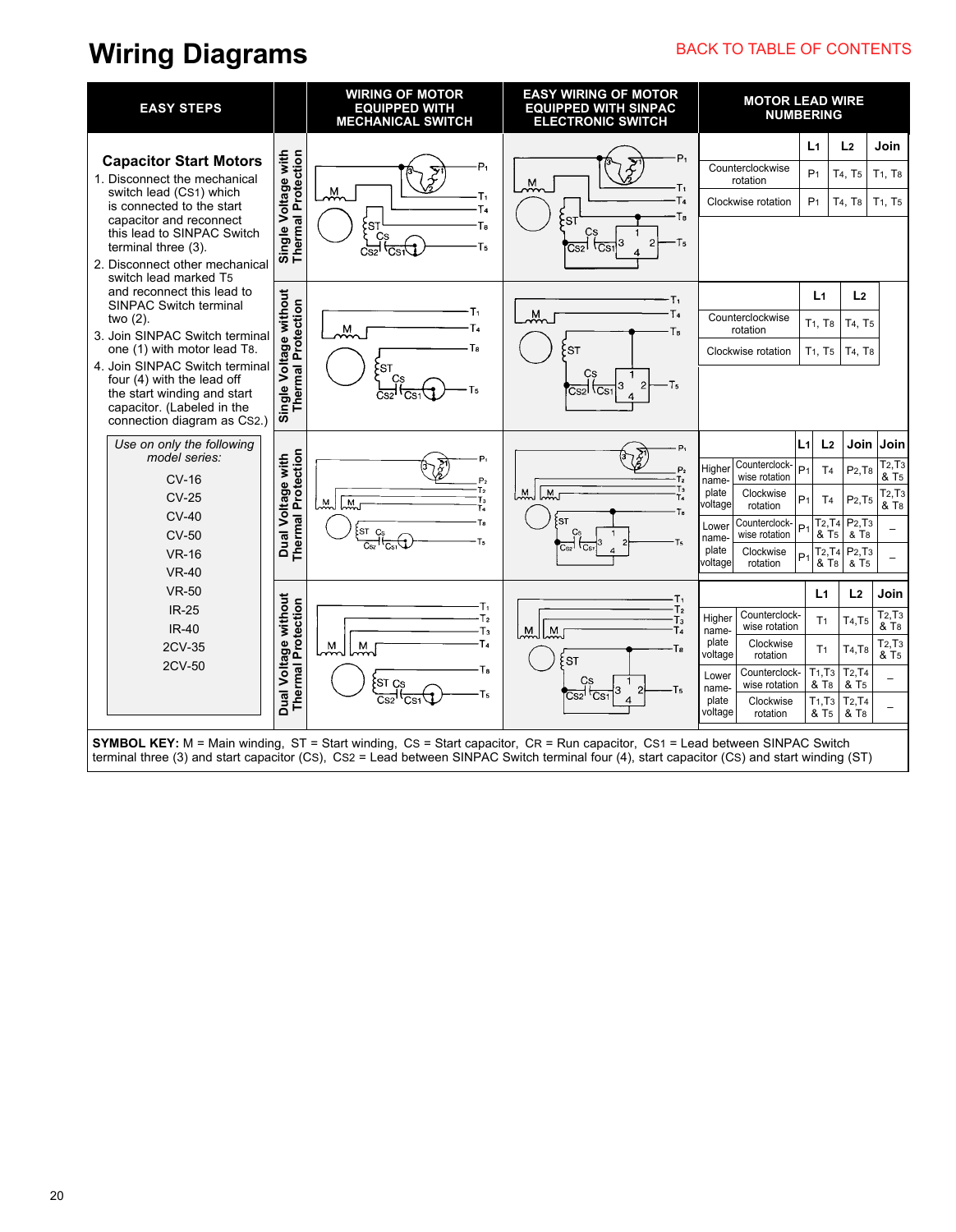## **Wiring Diagrams Continued** BACK TO TABLE OF CONTENTS

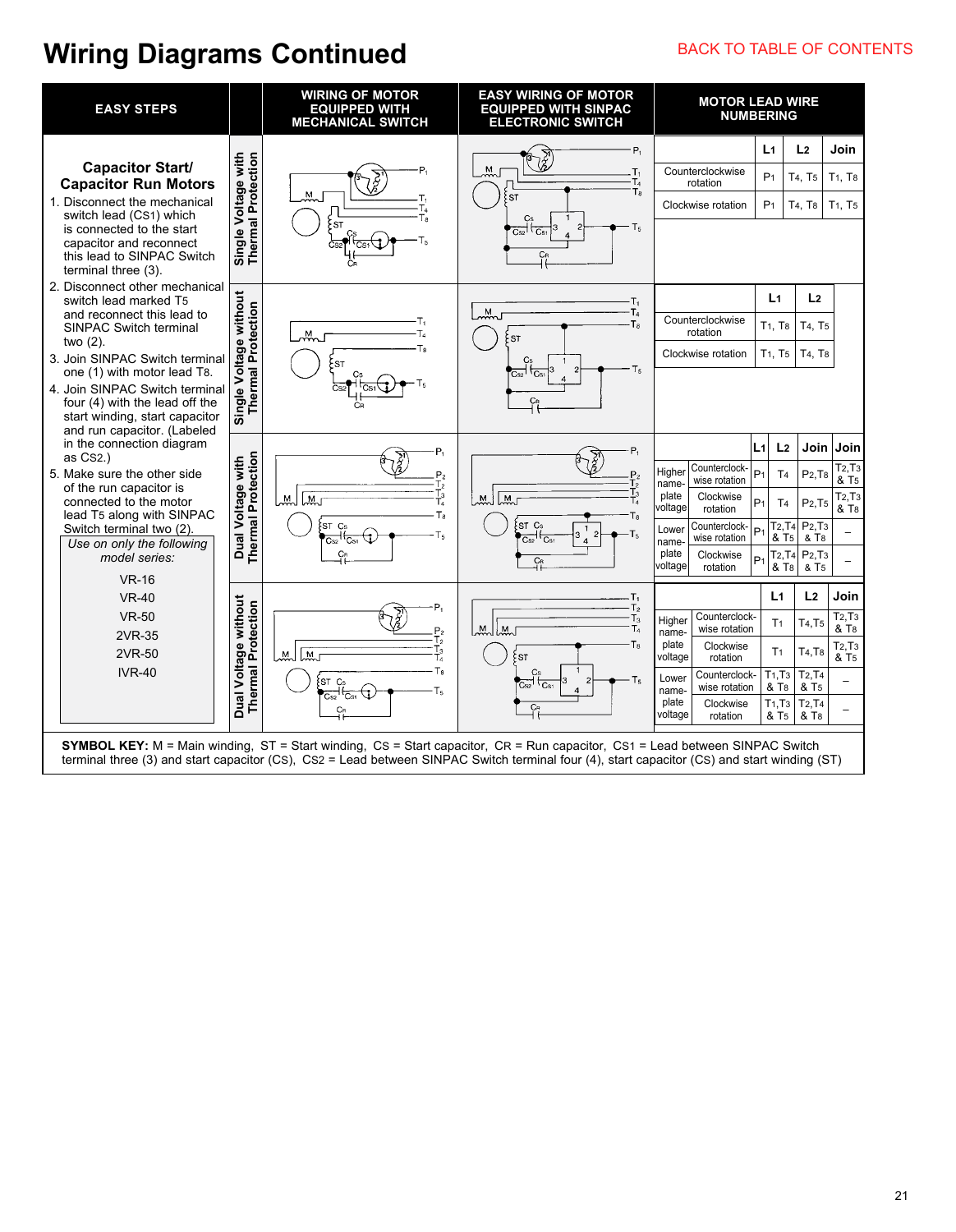## **Procedure for Checking SINPAC Switches**

1. Disconnect the SINPAC Switch from the motor and measure the resistance between terminals 2 and 3. If the resistance is less than 500K, the SINPAC Switch has been shorted or damaged, and must be replaced. If the resistance is infinite, the switch may not be damaged.

**CAUTION:** Do not use megger to test motor circuit with SINPAC Switch.

2. If resistance across SINPAC terminal 2 and 3 is greater than 500K and you have a capacitor start, instant reverse, or capacitor start/capacitor run SINPAC Switch, use Diagram 1.

#### **Diagram 1**



115 V SINPAC Switch – 115 V incandescent light (L) (at least 25 watts) and 115 Vac power source.

 230 V SINPAC Switch – 230 V incandescent light (L) or two 115 V incandescent light (L) (at least 25 watts) in series and 230 Vac power source.

- a) Connect one line of AC power to terminal 1 through a line switch.
- b) Connect incandescent light (L) between terminals 1 and 3 of SINPAC Switch.
- c) Jumper terminals 1 and 4 of SINPAC Switch.
- d) Connect other line of AC power to terminal 2 of SINPAC Switch.

 **Note 1:** Apply rated AC voltage to the SINPAC Switch.

 **Note 2:** The incandescent light (L) will illuminate if the SINPAC Switch is operable.

 **Note 3:** If the incandescent light (L) fails to illuminate, the SINPAC Switch has been damaged and must be replaced.

**Note 4:** Turn off voltage and disconnect the SINPAC Switch. 3. If resistance across SINPAC terminal 2 and 3 is greater than 500K and you have a split phase SINPAC Switch, use Diagram 2.

#### **Diagram 2**



- a) Connect one line of AC power to terminal 1 through a line switch.
- b) Connect a (25 watt) incandescent light (L) between terminals 1 and 3 of SINPAC Switch.
- c) Connect other line of AC power to terminal 2 of SINPAC Switch.

**Note 1:** Apply rated AC voltage to the SINPAC Switch.

 **Note 2:** If the incandescent light (L) begins to blink after 1/2 second, the SINPAC Switch is operable.

 **Note 3:** If the incandescent light (L) fails to illuminate or stays illuminated, the SINPAC Switch has been damaged and must be replaced. Both test must be performed and passed to indicate a minimally good switch.

 **Note 4:** Turn off power and disconnect the SINPAC Switch.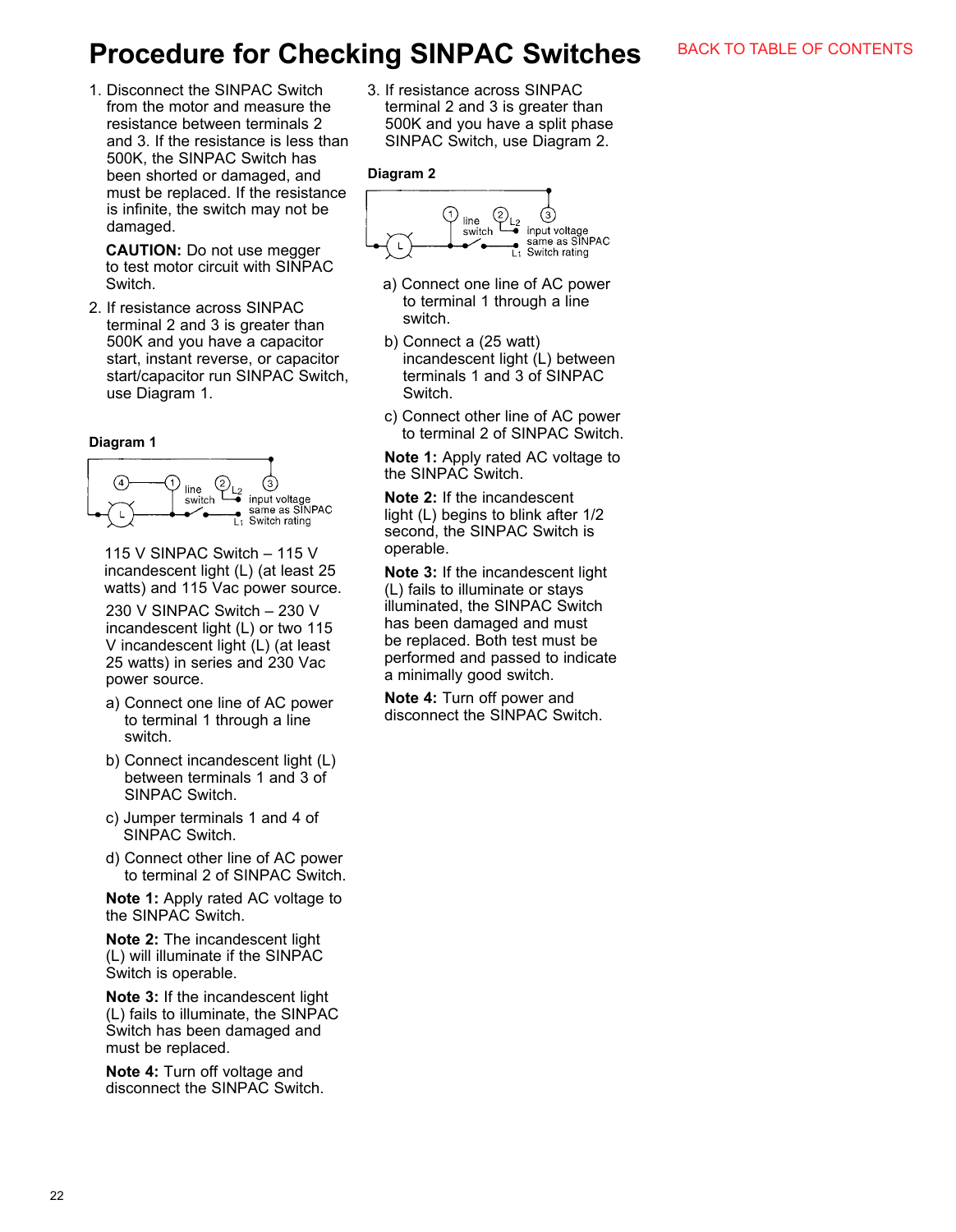# **Troubleshooting Guide** BACK TO TABLE OF CONTENTS

| Symptom<br>Motor fails to start.                                               | <b>Possible Cause</b><br>Incorrect connection of SINPAC<br>Switch                                                                                                                                                                       | <b>Procedure for Checking</b><br>De-energize. Check the wiring and<br>connection diagram.                                                                                        | <b>Corrective Action</b><br>Reconnect properly.                                                                                                                                                     |
|--------------------------------------------------------------------------------|-----------------------------------------------------------------------------------------------------------------------------------------------------------------------------------------------------------------------------------------|----------------------------------------------------------------------------------------------------------------------------------------------------------------------------------|-----------------------------------------------------------------------------------------------------------------------------------------------------------------------------------------------------|
|                                                                                | Start capacitor open or shorted.                                                                                                                                                                                                        | De-energize motor, discharge, and<br>check capacitor.                                                                                                                            | Replace capacitor.                                                                                                                                                                                  |
|                                                                                | Thermal overload opened.                                                                                                                                                                                                                | Check thermal overload. Check motor<br>and SINPAC Switch wiring.                                                                                                                 | Wait until cool down. Check/replace<br>thermal overload. Correct motor and<br>SINPAC Switch wiring.                                                                                                 |
|                                                                                | Motor not free to rotate.                                                                                                                                                                                                               | Check for jam or obstruction.                                                                                                                                                    | Remove obstruction.                                                                                                                                                                                 |
|                                                                                | AC line voltage too low.                                                                                                                                                                                                                | Measure line voltage at the motor<br>terminals.                                                                                                                                  | Increase voltage.                                                                                                                                                                                   |
|                                                                                | No line voltage.                                                                                                                                                                                                                        | De-energize, check AC line fuses.<br>Check wiring and connection diagram.                                                                                                        | Replace fuses as required and apply AC<br>line voltage.                                                                                                                                             |
|                                                                                | Start winding open.                                                                                                                                                                                                                     | De-energize and disconnect. Measure<br>the resistance of the start winding.                                                                                                      | Check the start winding. Motor may<br>have to be rewound. Infinite resistance<br>would show an open winding or loose<br>connection.                                                                 |
|                                                                                | Motor hipot tested with switch<br>installed without motor and<br>SINPAC Switch leads tied together.                                                                                                                                     | See Procedure to check SINPAC<br>Switch (Page 22)                                                                                                                                | Replace switch and hipot motor, with<br>installed SINPAC Switch, by tying all<br>motor and SINPAC Switch leads together.                                                                            |
|                                                                                | SINPAC Switch damaged<br>(open circuit).                                                                                                                                                                                                | See Procedure to check SINPAC<br>Switch (Page 22)                                                                                                                                | Replace SINPAC Switch after checking<br>all of the above possible causes                                                                                                                            |
|                                                                                | SINPAC Switch, if it has a metal<br>enclosure, is not grounded.                                                                                                                                                                         | Check continuity between SINPAC<br>Switch metal case and ground.                                                                                                                 | Ground metal case.                                                                                                                                                                                  |
| Motor starts, but switch<br>fails to cut out when cut<br>out speed is reached. | Current in the start winding is above<br>rating of SINPAC Switch.                                                                                                                                                                       | Remove switch and check the current<br>of the start winding. See Procedure to<br>check SINPAC Switch (Page 22).                                                                  | Replace SINPAC Switch, if damaged.                                                                                                                                                                  |
|                                                                                | Wrong series SINPAC Switch<br>installed - 115 V SINPAC Switch<br>connected to 230 V start winding.                                                                                                                                      | Consult selection chart -<br>Measure voltage across wires<br>connected to terminals 1 and 2.                                                                                     | Change switch -<br>Check SINPAC Switch for damage and<br>replace with correct switch.                                                                                                               |
|                                                                                | Start capacitor shorted.                                                                                                                                                                                                                | De-energize motor, discharge and<br>check the capacitor.                                                                                                                         | Replace capacitor.                                                                                                                                                                                  |
|                                                                                | Start winding induced voltage is too<br>low when motor reaches desired cut<br>out speed. The voltage is due to the<br>low winding-ratio of certain old style<br>motors, foreign motors, converted<br>motors, and special motor designs. | Perform SINPAC Switch Selection<br>Procedure as described on Page 22.                                                                                                            | Select proper SINPAC Switch.                                                                                                                                                                        |
|                                                                                | AC line voltage too low.                                                                                                                                                                                                                | Measure the AC line voltage across<br>the motor terminals.                                                                                                                       | Increase the AC line voltage.                                                                                                                                                                       |
|                                                                                | Start winding damaged.                                                                                                                                                                                                                  | De-energize and check the start<br>winding.                                                                                                                                      | Rewind motor.                                                                                                                                                                                       |
|                                                                                | Mismatch of motor and load. Motor<br>cannot reach cut out speed.                                                                                                                                                                        | Check the load and motor<br>characteristics.                                                                                                                                     | Reduce load. Replace the motor with an<br>appropriately larger sized motor.                                                                                                                         |
|                                                                                | Incorrect connection of SINPAC<br>Switch for capacitor start motors.                                                                                                                                                                    | De-energize and check the connection<br>diagram. Be sure that terminal 4 of<br>switch is connected to the junction of<br>the start capacitor and start winding<br>(Pages 18-21). | Correct wiring.                                                                                                                                                                                     |
|                                                                                | Damaged SINPAC Switch.                                                                                                                                                                                                                  | See Procedure to check SINPAC<br>Switch (Page 22).                                                                                                                               | Replace SINPAC Switch after checking<br>all of above possible causes.                                                                                                                               |
|                                                                                | SINPAC Switch exposed to<br>excessive temperature.                                                                                                                                                                                      | Check the operating ambient<br>temperature of SINPAC Switch. It<br>should be less than 80°C (185°F).                                                                             | Change mounting location of switch.<br>SINPAC Switches can be remotely<br>mounted.                                                                                                                  |
| Upon overload, the<br>start winding is not<br>reenergized (no cut in)          | Wrong switch installed.                                                                                                                                                                                                                 | Consult selection chart.                                                                                                                                                         | Install correct switch.                                                                                                                                                                             |
|                                                                                | Motor worked properly for Start capacitor failure on capacitor<br>many cycles of operations start or cap. start/cap. run motors.                                                                                                        | De-energize motor and check capacitor Replace start capacitor and SINPAC<br>and SINPAC Switch.                                                                                   | Switch as appropriate.                                                                                                                                                                              |
| (days, weeks, months,<br>years), then failed.                                  | Switch failure.                                                                                                                                                                                                                         | See Procedure to check SINPAC<br>Switch. Also check start capacitor<br>(Page 22).                                                                                                | Replace switch.                                                                                                                                                                                     |
| Premature start capacitor<br>failures.                                         | High cycle rate. Excessive motor<br>temperature.                                                                                                                                                                                        | De-energize motor and check start<br>capacitor and SINPAC Switch.                                                                                                                | Connect a 15,000 ohm, 2 watt bleeder<br>resistor across the start capacitor(s).                                                                                                                     |
|                                                                                |                                                                                                                                                                                                                                         |                                                                                                                                                                                  | If a single start capacitor was originally<br>installed, replace with two start capacitors<br>of twice the capacitance valve and<br>same voltage rating as the original and<br>connected in series. |
| Instant reverse motor,<br>upon rapid reverse, will<br>not reverse direction.   | Wrong switch installed. CV or VR<br>Series installed instead of instant<br>reverse SINPAC Switch.                                                                                                                                       | Ensure that instant reverse SINPAC<br>Switch was installed to replace any<br>mechanical instant reversing switch.                                                                | Install SINPAC instant reverse switch.                                                                                                                                                              |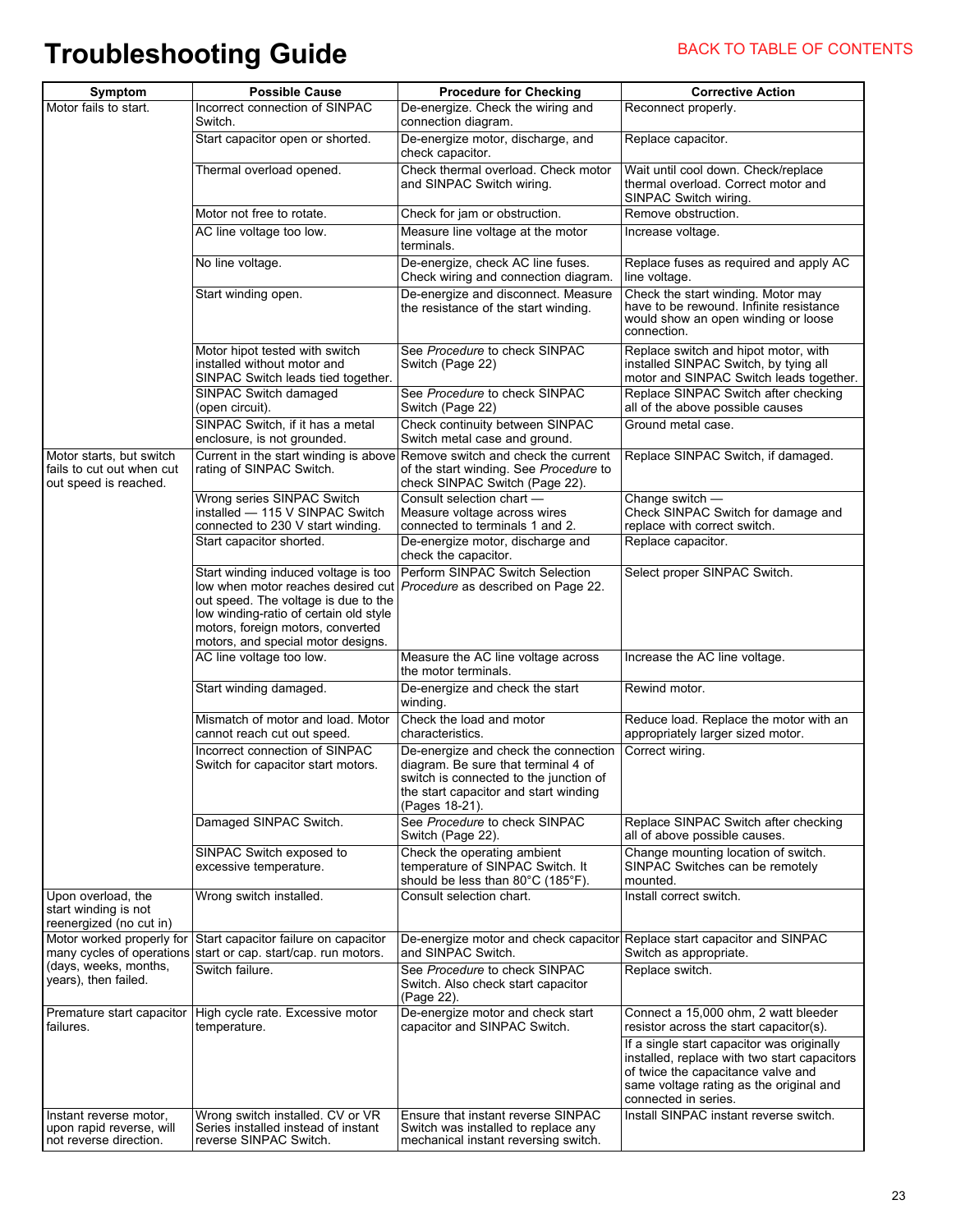# **Distributors of SINPAC**® **Switches**

**Essex/Brownell Electro, Inc.**

(800) 774-4643

#### **E.I.S**

Atlanta, GA (800) 447-0135 Birmingham, AL (800) 829-8642 Bluefield, VA (800) 959-5424 Charlotte, NC (800) 235-9491 Chicago, IL (800) 347-5407 Cleveland, OH (800) 347-8991 Dallas, TX (800) 786-7033 Denver, CO (303) 286-4500 Detroit, MI (800) 347-8511 Houston, TX (800) 223-7321 Kansas City, KS (800) 377-5717 Los Angeles, CA (800) 347-9601 Memphis, TN (800) 766-7666 Miami, FL (800) 524-0180 Minneapolis, MN (800) 328-4662 Oklahoma City, OK (800) 654-6631 Philadelphia, PA (800) 367-1212 Phoenix, AZ (800) 347-2740 Puerto Rico (787) 757-6565 San Francisco, CA (800) 347-9611

## **Torq Corporation**

Bedford, OH (440) 232-4100 / (800) 899-5533

#### **CANADA**

**Acme Electric, Ltd.** Port Hope, Ontario Canada L1A 3W3 (905) 885-2469 Fax: (905) 885-7617

#### **B & B Dynamo and Armature, Ltd** Winnipeg, Manitoba

Canada R2J 0S5 (204) 273-6066

**C.B.S. Electric Insulation Materials, Ltd. Calgary-AB** Canada T2G 4C8 (403) 243-1934 Fax: (403) 243-9409

## **Coquitlam-BC**

Canada V3K 6A9 (604) 945-3634 Fax: (604) 945-3684

### BACK TO TABLE OF CONTENTS

#### **Edmonton-AB**

Canada T5H 3E8 (780) 423-4301 Fax: (780) 424-7127 Email: cbs4234301@aol.com

#### **PUERTO RICO**

**Prowire, Inc.** San Juan, Puerto Rico 00919-3383 (787) 648-1725 Fax: (787) 763-4844

## *Performance Parameters and Limited Warranty*

The performance of Stearns brakes, clutches, clutch-brake combinations, solenoids and controls depends upon the proper application of the product, adequate run in, installation and maintenance procedures, and reasonable care in operation.

All torque values listed in our bulletins are nominal and are subject to the variations normally associated with friction devices. The purchaser should also take into consideration all variables shown in the applicable specification sheets.

Although our application engineers are available for consultation, final selection and performance assurance on the purchaser's machine is the responsibility of the purchaser. Careful purchaser selection, adequate testing at time of installation, operation and maintenance of all products of Rexnorid Corporation, Stearns Division are required to obtain effective performance.

Stearns warrants to its purchasers that all its products will be free from defects in material and workmanship at the time of shipment to the purchaser for a period of one (1) year from the

date of shipment. All warranty claims must be submitted in writing to Stearns within the warranty period, or shall be deemed waived. As to products or parts thereof which Stearns finds to have been defective at the time of shiment, its sole responsibility hereunder shall be to repair, correct or replace (whichever Stearns deems advisable) such defective products or parts without charge, FOB Stearns factory. In the alternative, Stearns may, at its option, either before or after attempting a different remedy, refund the purchase price upon return of the product or parts.

This warranty shall not apply to any product which has been subjected to misuse; misapplication; neglect (including but not limited to improper maintenance and storage); accident; improper installation; modification (including but not limited to use of other than genuine Stearns replacement parts or attachments); adjustment; or repair.

THE FOREGOING IS IN LIEU OF ALL OTHER WARRANTIES, WHETHER EXPRESSED, IMPLIED, OR STATUTORY, INCLUDING THAT OF MERCHANTABILITY AND OF FITNESS FOR A PARTICULAR PURPOSE, AND

OF ANY OTHER OBLIGATION OR LIABILITY ON OUR PART OF ANY KIND OR NATURE WHATSOEVER.

No Stearns representative has any authority to waive, alter, vary or add to the terms hereof without prior approval in writing, to our purchaser, signed by an officer of Rexnord Corporation.

Stearns liability for its products, whether for breach of contract, negligence, strict liability in tort, or otherwise shall be limited to the repair, correction, or replacement of the products or parts thereof, or to the refund of the purchase price of such products or parts. Stearns will not be liable for any other injury, loss, damage or expense, whether direct or consequential, including but not limited to loss of use, income, profit or production, or increased cost of operation, or spoilage of or damage to material, arising in connection with the sale, installation, use of, inability to use, or the repair or replacement of, or late delivery of, Stearns products.

Any cause of action for breach of the foregoing warranty must be brought within one (1) year from the date the alleged breach occurs.